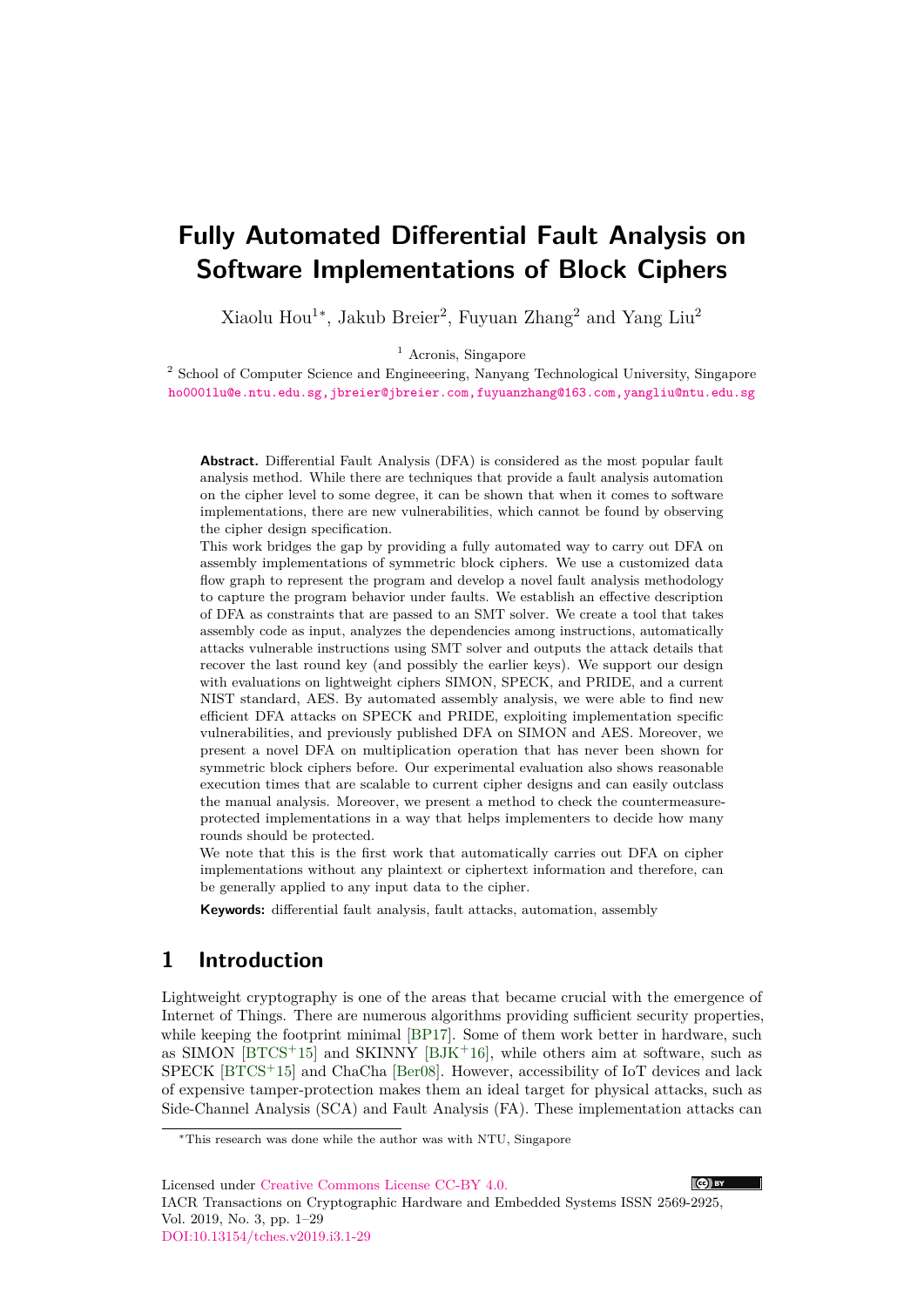<span id="page-1-0"></span>

**Figure 1:** Overview of TADA.

easily bypass the theoretical security provided on the cipher level. In case of SCA [\[KJJ99\]](#page-22-0), this is done by observing physical characteristics of a device (electromagnetic emanation, timing, etc.) and correlating this information with the values processed in the algorithm. In case of FA [\[BS97\]](#page-21-3), the attacker disturbs the computation by intentionally changing the processed values and then gets the secret information by comparing the faulty and the correct outputs.

Differential Fault Analysis (DFA) [\[BS97\]](#page-21-3) is normally a method of choice for fault analysis of symmetric key cryptographic algorithms, thanks to its efficiency and simplicity. When properly utilized, the attacker only needs very few encryptions for a secret key recovery. As DFA follows the steps of a reduced-round differential cryptanalysis [\[BS91\]](#page-21-4), one can find many attacks that are on the cipher design level. Such methods are universal and can normally be applied to any unprotected implementation of a given cipher.

When it comes to the attacks on assembly level, there are not many works in this field, since each implementation is unique and a specific attack on one implementation cannot be generalized to other implementations. However, these implementations can often contain DFA related vulnerabilities that are not visible on the first sight and cannot be identified by simply observing the cipher design [\[BHL18\]](#page-20-1). Also, one has to take into account that the number of faults required by DFA on cipher design might be different than when attacking the implementation, making the high-level DFA estimates imprecise. For example, in [\[HZFW15\]](#page-22-1), the authors claim they can break SPECK cipher with only  $5 \sim 8$ faults, but that is only if the whole cipher state is considered as one large variable. If we have an 8-bit implementation, this number would be  $4\times$  bigger in the case of SPECK32/64 and  $16\times$  bigger in the case of SPECK128/256.

Furthermore, it is important to do the implementation level analysis since a real attack will always be executed either on assembly level in software or gate level in hardware, by utilizing various fault injection techniques, such as clock/voltage glitch, electromagnetic pulse, or laser pulse  $[BECN<sup>+</sup>06]$  $[BECN<sup>+</sup>06]$ .

To analyze the vulnerabilities of a software implementation, one has to analyze the assembly code line by line to determine whether it can be exploited by a fault attack. But assembly code of a cryptographic algorithm is normally hundreds to thousands lines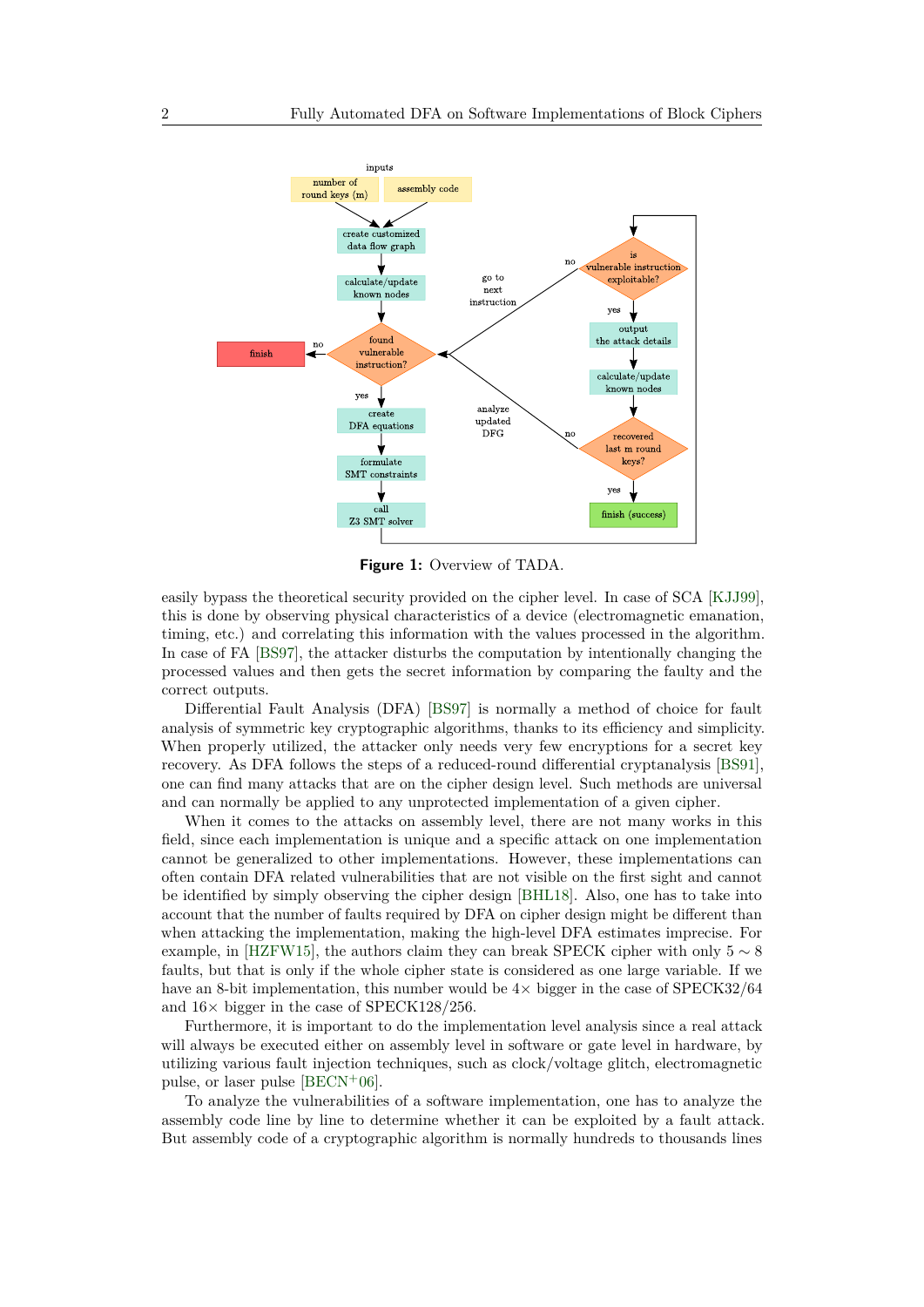long, making it tedious and time consuming for manual analysis. To solve this problem, automated approaches are starting to emerge, gaining more popularity in the fault analysis community [\[BHB19\]](#page-20-3).

**Shortcomings of current works.** As of today, it remains an open problem to automatically find a DFA attack on cryptographic implementation. Current works either focus on cipher level [\[SMD18\]](#page-23-0) or are not completely automated [\[BHL18\]](#page-20-1), thus falling short in finding an attack without further manual analysis.

Previously developed tools either search for a possible DFA by enumerating different inputs and then trying to find the key by solving equations for these [\[SMD18\]](#page-23-0), or provide an estimate of vulnerabilities based on the structure of the cipher [\[KRH17,](#page-22-2) [RRHB19\]](#page-23-1). Similar enumeration method was used in the Algebraic Fault Analysis tools  $[ZZG+13, ZGZ+16]$  $[ZZG+13, ZGZ+16]$  $[ZZG+13, ZGZ+16]$  $[ZZG+13, ZGZ+16]$ where a subset of all the possible solutions is checked by the SAT solver. For example, when using CryptoMiniSAT, the number of solutions should be below  $2^{18}$ , otherwise the analysis time becomes impractical  $[ZGZ^+16]$  $[ZGZ^+16]$ . Therefore, while the tools are able to find a particular key, they fall short of providing a generic proof that the resulting analysis will work for all keys. Moreover, they also require the knowledge of plaintext in order to carry out the analysis, which is in contrast to most of DFA attacks that do not assume such knowledge.

**Our contribution.** In this work, we focus on the fully automated DFA attack on software implementations of cryptographic algorithms. We develop a tool that analyzes assembly code statically, constructs an abstract representation of this code, and searches for an attack. In case there is a vulnerability, it outputs the attack procedure that can be used to recover the key by DFA. Unlike aforementioned automated analysis works, our tool does not require any cipher input, such as plaintext and key. Instead, it gives a generic attacking method which can be used to recover any key used for encryption of any plaintext, thus it is aligned with the standard DFA assumptions. This allows us to make the analysis independent of the data, and therefore, to always find an attack if it exists for the given implementation.

We design and implement *TADA – Tool for Automated DFA on Assembly*. An overview of TADA is shown in Figure [1.](#page-1-0) TADA reads an assembly code from a text file and creates a customized Data Flow Graph (DFG) that records the relations between the variables and identifies the non-linear operations used in the algorithm. It calculates the nodes that can be directly identified from the known data (ciphertext, constants). Then it finds instructions vulnerable to DFA by analyzing the graph and outputs subgraphs and DFA equations for each of these instructions. DFA equations are passed to SMT solver to analyze. In case the instruction can be attacked by bit  $f\text{lip}(s)$ , the attack method is recorded and the graph is updated to capture the result of this attack. Then TADA continues to find next vulnerable instruction. TADA stops either when the correct number of round keys is recovered as required by the user or when no more vulnerable instructions can be found.

We would like to point out that our static analysis method is sound, meaning that a fault attack found by TADA is *provably exploitable*, i.e., there are no false positives.

<span id="page-2-0"></span>We present evaluation on implementations of four well-known block ciphers: SIMON and SPECK are ultra-lightweight algorithms published by NSA [\[BTCS](#page-21-1)<sup>+</sup>15], AES is the current NIST standard  $[DR02]$ , and PRIDE  $[ADK^+14]$  $[ADK^+14]$  is a lightweight cipher optimized for 8-bit microcontrollers. For SPECK and PRIDE, we were able to find novel DFA attacks

**Table 1:** Examples of linear and non-linear operations.

| $\boldsymbol{a}$ | $c = a \& b$ | $d = a \oplus b$ |
|------------------|--------------|------------------|
|                  |              |                  |
|                  |              |                  |
|                  |              |                  |
|                  |              |                  |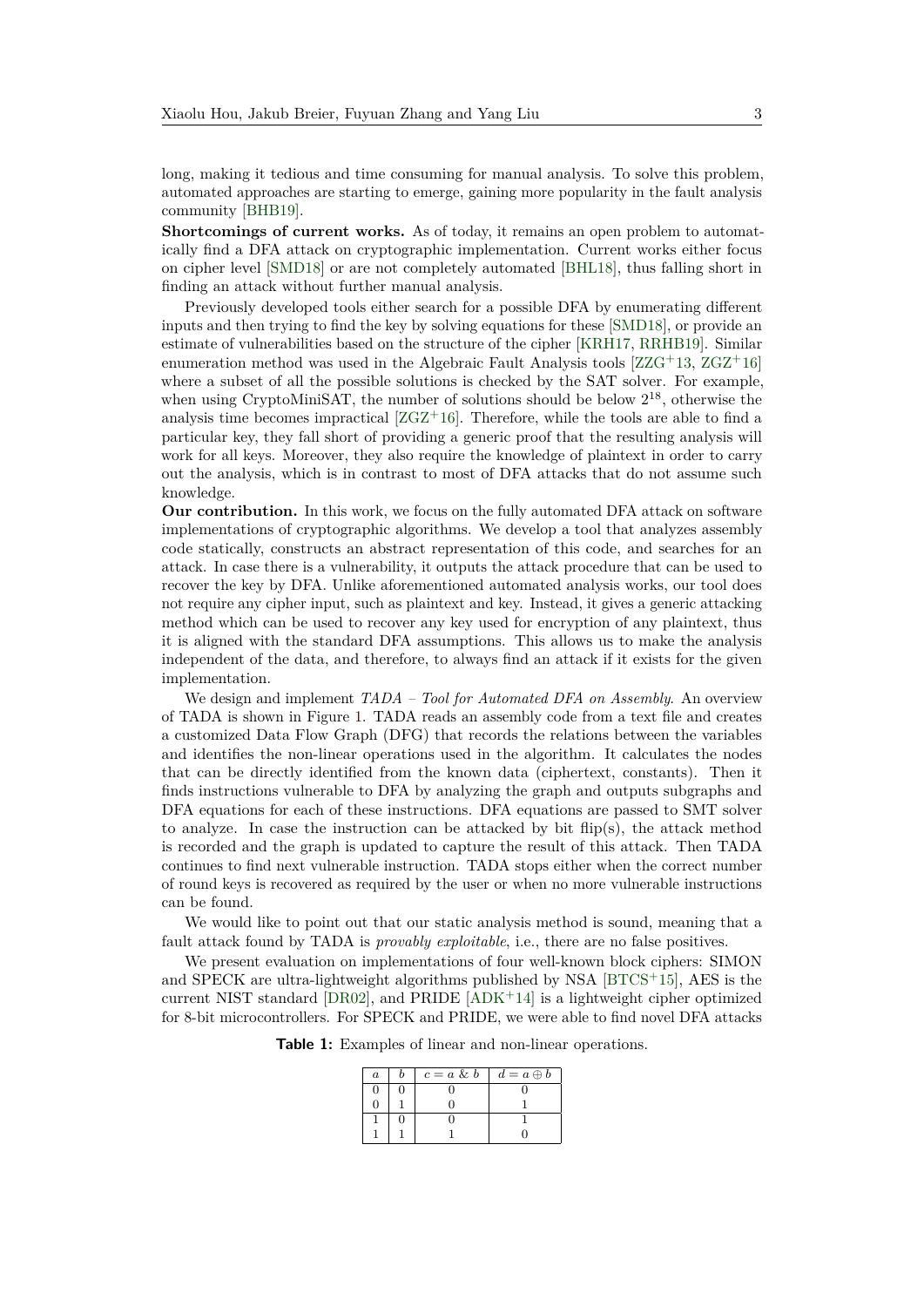that are fully implementation specific and provide practical examples of importance of our methodology. In case of SIMON and AES, we were able to find equivalent attacks that were presented in the literature on the cipher level. Thanks to TADA, we could identify specific instructions that make these attacks possible, which is the highest level of detail that can be provided for an attack on software implementation.

Moreover, we develop a novel attack on multiplication used in block cipher implementations, revealing a vulnerability of such operation. Multiplications with a constant are normally used for more efficient bit shifting, leading to saving a couple of clock cycles. However, thanks to non-linearity of multiplication, it opens a new attack vector that can be exploited by DFA. Such vulnerability can be easily revealed with TADA analysis.

Execution times for finding attacks on full ciphers fall within reasonable range, considering that the analysis is complete and does not require any human intervention. Lightweight ciphers vary within the range of minutes – the fastest analysis was on PRIDE (4.6 minutes), the slowest was on SIMON (17.2 minutes). Larger ciphers fall within the range of hours, where the analysis of AES needed less than 5 hours.

To show the utility of our approach, we have designed an algorithm that follows up on results obtained by TADA, to optimize the implementation of DFA countermeasures. It analyzes the cipher implementations and outputs the earliest rounds which can be attacked using the vulnerabilities found by TADA. This information can be used to determine the minimum number of rounds that should be protected. We would like to emphasize that bit flip attack model represents the strongest adversarial model when considering DFA, and therefore, it is crucial to test implementations against such model.

**Organization.** The rest of the paper is structured as follows. Section [2](#page-3-0) introduces related work. Section [3](#page-4-0) provides preliminaries on DFA and SMT solvers. Section [4](#page-5-0) presents the design and describes the usage of TADA. Section [5](#page-16-0) shows experimental evaluations on SIMON, SPECK, AES and PRIDE. Section [6](#page-18-0) shows how to utilize information found by TADA to implement efficient countermeasures. Finally, Section [7](#page-19-0) concludes this work.

# <span id="page-3-0"></span>**2 Related work**

In this section we outline several works that present automated approaches to fault analysis with different focus.

**Assembly Analysis.** To the best of our knowledge, the only work on automation of DFA in assembly implementation is [\[BHL18\]](#page-20-1), where the authors automated the search for vulnerable instructions according to user input. However, whether the found instruction is really exploitable and how to exploit it has to be done manually. Therefore, the developed tool outputs larger number of vulnerable instructions while only a small subset might be actually exploitable. Moreover, the vulnerability criteria for finding these instructions have to be defined by the user.

**Cipher level fault analysis.** Khanna et al. [\[KRH17\]](#page-22-2) recently proposed XFC – a framework for exploitable fault characterization in block ciphers. It takes a cipher specification as input and analyzes it w.r.t. DFA by coloring the fault propagation throughout the cipher state. While the authors show that this approach works when analyzing a high-level representation of a cipher, it is not sufficient to discover vulnerabilities that are implementation specific. Agosta et al. [\[ABPS14\]](#page-20-5) utilized an approach that works on intermediate representations in order to identify single bit-flip vulnerabilities in the code. While this approach takes the analysis one level lower, it still aims at detecting spots that can be exploited from the cipher level instead of finding implementation specific vulnerabilities. **Hardware level analysis.** Dureuil et al. [\[DPP](#page-21-5)<sup>+</sup>16] presented a fault model inference approach that outputs vulnerability rate for a particular hardware. By observing the possible fault models and their occurrence probabilities, they could estimate a robustness of embedded software. The main aim of their approach was to approximate a time that is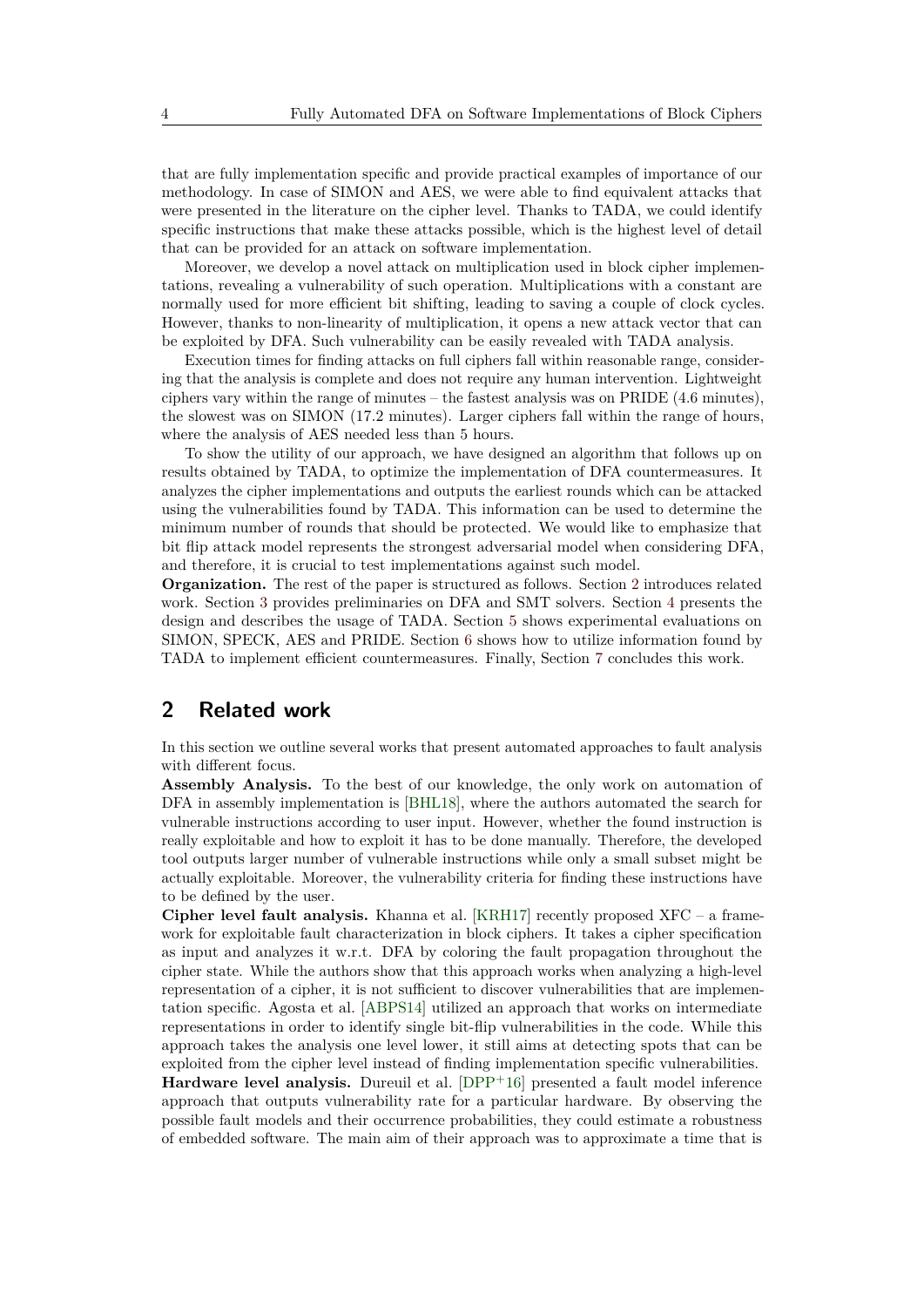needed to successfully inject a required fault model.

**SAT related.** There are several automation works for algebraic fault attacks on cipher level  $[ZZG<sup>+</sup>13, ZGZ<sup>+</sup>16]$  $[ZZG<sup>+</sup>13, ZGZ<sup>+</sup>16]$  $[ZZG<sup>+</sup>13, ZGZ<sup>+</sup>16]$  $[ZZG<sup>+</sup>13, ZGZ<sup>+</sup>16]$  utilizing SAT solver. The main idea is to describe the cipher algorithm as well as the fault attack in algebraic equations, then use SAT solver to solve for the key. But this also limits the attack to a particular key. The developed tool needs either one or several pairs of ciphertext(s) and plaintext(s). To reduce the search space to feasible number, these methods normally fix the major portion of the input data and enumerate the rest. Another work utilizing SAT solver was automation of DFA on the circuit level  $[GBH<sup>+</sup>16]$  $[GBH<sup>+</sup>16]$ . They describe the circuit, as well as the fault, in conjunctive normal form and use SAT to solve for the key. Similarly to previous works, the developed tool aims to solve one key at a time.

**Automated Analysis of Public Key Cryptosystems.** Barthe et al. [\[BDF](#page-20-6)<sup>+</sup>14] identify implementation-independent fault conditions and use program synthesis to discover faulted implementations. Using their tool they found attacks on RSA and ECDSA.

In comparison to these approaches, TADA works on an assembly level in a way that makes it possible to discover implementation-specific vulnerabilities. Furthermore, it does not require any ciphertext-plaintext pairs. It analyzes the implementation without knowledge of the data being processed.

### <span id="page-4-0"></span>**3 Background**

In the following, we explain the necessary background on DFA and SMT solvers that will put the rest of our work into context.

#### <span id="page-4-1"></span>**3.1 Differential Fault Analysis**

When performing DFA on symmetric block cipher, the attacker first obtains a correct ciphertext, by running the encryption without any disturbance. Then, she runs the algorithm again with the same input values (plaintext, secret key), while injecting a fault into a certain round of the cipher, obtaining a faulty ciphertext. Later, she compares these two ciphertexts and if the attack was successful, she gets an information about the secret key.

As an example, let us consider the operation that takes *a* and *b* as inputs and outputs the result  $c = a \& b$ , where  $a, b \in \{0, 1\}$  and  $\&$  is the bitwise AND operator. We assume the output is known to the attacker but values of *a, b* are unknown. The attacker can then inject fault in *b* by flipping it to find the value of *a*: the first three columns of Table [1](#page-2-0) show the case when *b* is flipped. If the output *c* stays the same, then  $a = 0$ ; otherwise  $a = 1$ .

Now let us consider the same fault attack on the operation that takes input  $a, b \in \{0, 1\}$ and outputs  $d = a \oplus b$ , where  $\oplus$  is bitwise XOR operator. In this case the attack will not work: columns 1,2,4 in Table [1](#page-2-0) shows that whenever *b* is flipped, *d* will also be flipped.

The above simple example shows why DFA normally exploits nonlinear operations and we will also be focusing on nonlinear operations in our analysis. DFA often works with just a single faulty and correct ciphertext pair from the encryption [\[TM09\]](#page-24-2). The attacker makes use of two sets of equations: one set that describes the correct execution of the encryption; one set corresponds to the faulted encryption process. For a simple example, let us consider the program that takes two binary inputs  $a, b \in \{0, 1\}$ , calculates  $c = a \& b$ and outputs *c*. The equation corresponding to the correct execution is  $c = a \& b$ . If a fault is injected in *b* such that *b* is flipped, the equation corresponding to the faulted execution would be  $c' = a \& b'$ , where  $b' = b \oplus \delta$  and  $\delta = 1$ . By calculating the difference of the output  $\Delta = c \oplus c'$ , the attacker can get the value in *a*:  $a = 0$  if  $\Delta = 0$ ;  $a = 1$  if  $\Delta = 1$ . The two sets of equations corresponding to correct and faulted executions are referred to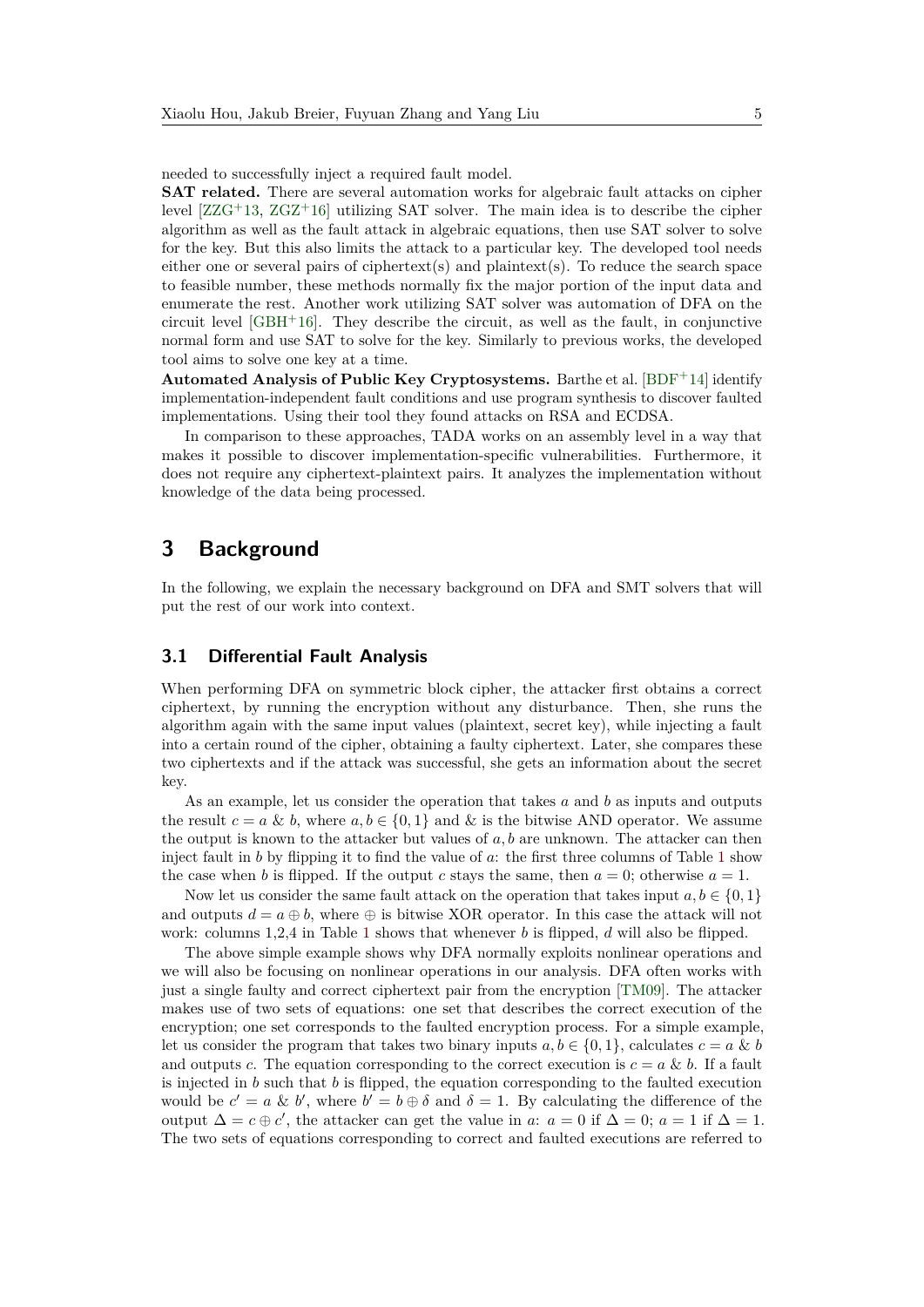as *DFA equations*. The change in *b*, denoted by  $\delta$ , which is equal to 1 in this case, is called the *fault mask*. The output difference ∆ is called the *output mask*.

DFA is usually executed at the final rounds of the cipher, so that there are not too many collisions of the altered values. Otherwise, it would make the analysis too complex. The most straightforward approaches inject a fault into the last round, usually requiring at least as many faults as the number of non-linear operations in the round. More sophisticated approaches attack 2-3 rounds before the encryption ends, utilizing the permutation layer that distributes the fault into the whole state. Such techniques require lower number of faults, but the number of equations to solve is higher.

In our approach, we first consider fault injections in the last round in order to recover the last round key. If an attack on the last round can be found, it then depends on user decision whether the attack is carried out further on earlier rounds.

#### **3.2 Satisfiability Modulo Theories**

Satisfiability Modulo Theories (SMT) [\[DMB11\]](#page-21-6) is concerned with deciding the satisfiability of first order formulas w.r.t. background theories, e.g. the theory of linear arithmetic over integers, of bit-vectors, of arrays, and so on. Decision procedures for solving SMT problems are called SMT solvers. In program analysis and verification, many problems can be naturally reduced to SMT problems and SMT solvers have been used as back-end engines in many tools for software testing, analysis and verification. The SMT solver we use in TADA is Z3 [\[dMB08\]](#page-21-7).

We would like to note that the analysis by the SMT solver involves an exhaustive search on the possible fault mask values and the output differences. Therefore, while it is feasible to perform such analysis on fault masks that correspond to bit-flips, when extending it to all the possible fault mask values, it becomes impractical. To check the random fault model, the analysis would have to be done in a different manner, shifting the result from provably exploitable to an estimation based on certain characteristics of the cipher (for example, based on properties of round operations). Such method can be found for example in [\[KRH17\]](#page-22-2).

Consider the case of attacking  $c = a \& b$  in the above mentioned DFA. Let  $\psi$  denote the formula that specifies the DFA equations as well as the equations for fault mask and output mask:

$$
\psi := (c = a \& b) \wedge (c' = a \& b') \wedge (b' = b \oplus \delta) \wedge (\Delta = c \oplus c').
$$

Finding a fault attack for  $c = a \& b$  amounts to finding a mapping between the value of  $\Delta$ and *a*. To this end, we use an SMT solver to check the satisfiability of the following two formulas, where *V* denotes the set of variables in  $\psi$ :

1) 
$$
\forall v \in V \setminus \{\delta\} : ((\psi \land \Delta = 1) \Rightarrow a = 1) \land ((\psi \land \Delta = 0) \Rightarrow a = 0)
$$
  
2)  $\forall v \in V \setminus \{\delta\} : ((\psi \land \Delta = 1) \Rightarrow a = 0) \land ((\psi \land \Delta = 0) \Rightarrow a = 1)$ 

Notice that  $\delta$  is the only free variable in both formulas. We explain the first formula briefly. Since  $\delta$  is the only free variable in formula 1), checking the satisfiability of formula 1) amounts to asking whether we can find a value for the fault mask  $\delta$  such that it is always the case that  $a = 1$  if  $\Delta = 1$  and  $a = 0$  if  $\Delta = 0$ . By calling an SMT solver, we know that formula 1) is satisfiable because the formula evaluates to true when  $\delta = 1$ . Therefore, we can perform DFA by using  $\delta = 1$ . This result is consistent with the fault analysis given in the above section. On the other hand, formula 2) is unsatisfiable.

### <span id="page-5-0"></span>**4 TADA Methodology**

In this section we present the methodology that was used when implementing TADA. Section [4.1](#page-6-0) describes the fault models we consider. Section [4.2](#page-6-1) details attacks on target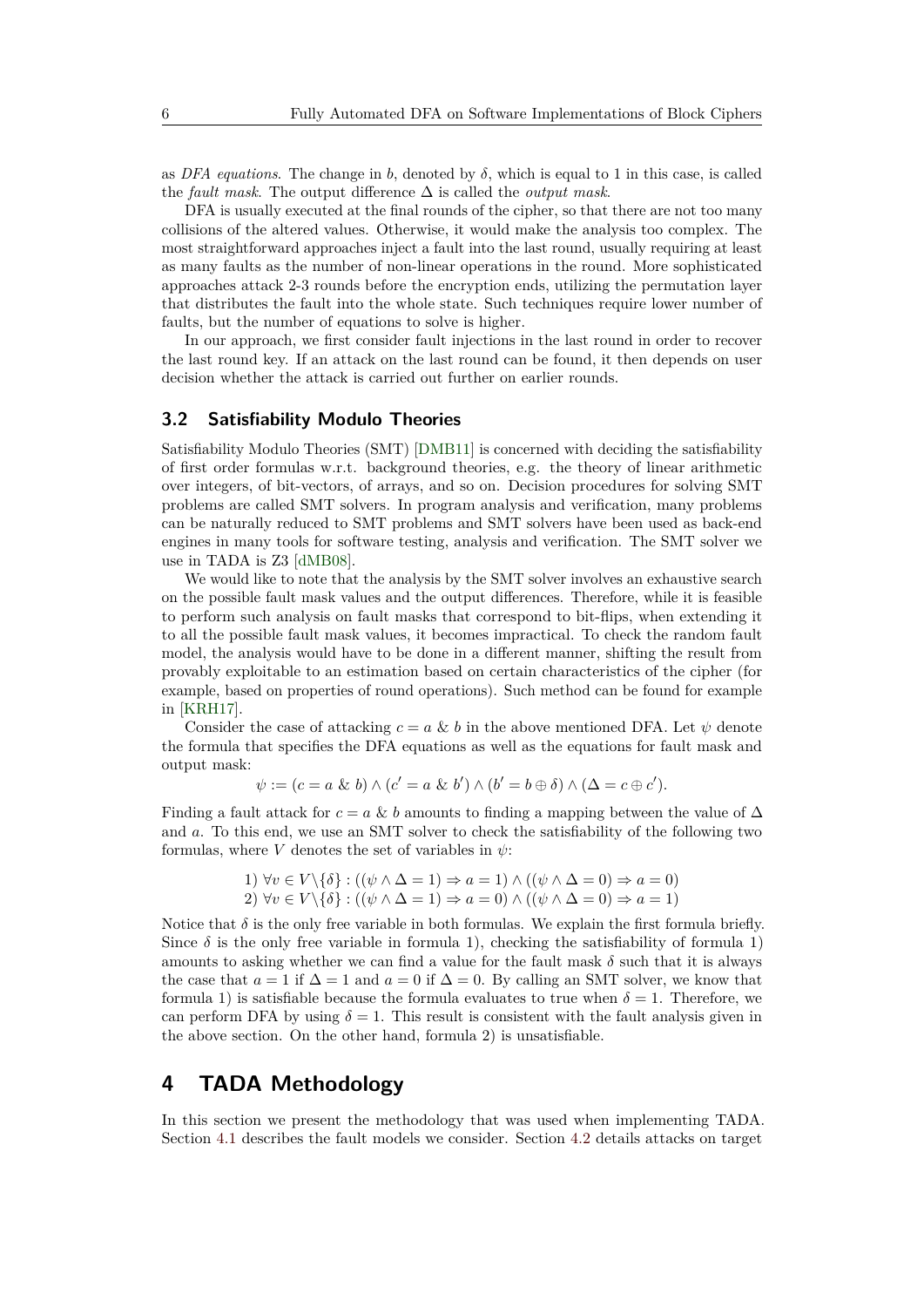instructions. Requirements on assembly code are stated in Section [4.3.](#page-8-0) Section [4.4](#page-9-0) provides the design overview of TADA and details the automated analysis steps. Finally, Section [4.5](#page-13-0) explains the analysis carried out by the SMT solver module.

#### <span id="page-6-0"></span>**4.1 Fault Models**

An assembly implementation of a cryptographic algorithm, say  $\mathcal F$ , is a finite sequence of instructions. An instruction *f* consists of four parts: sequence number, mnemonic, the set of input operands and the set of output operands. Sequence number is the index of *f* as an element of  $\mathcal F$ . The mnemonic of  $f$  is the name of the operation that  $f$  uses. We say an instruction *f* is *linear* if its mnemonic corresponds to a linear operation.

A single fault attack on an assembly implementation  $\mathcal F$  can be modeled by a fault injected in one of the instructions in  $\mathcal F$  such that it either affects the input operands/output operands of this instruction or it deletes this instruction from the sequence (instruction skip)  $[MDH<sup>+</sup>13]$  $[MDH<sup>+</sup>13]$ . In this work we do not focus on instruction skip faults.

We are interested in *single fault adversarial* model, meaning that the attacker can inject exactly one fault during the execution of an assembly implementation of the algorithm at a time. However, she can repeat the execution as many times as she wants, with different faults. We consider *bit flip* fault model, therefore for a register length *n*, there are *n* possibilities of flipping a bit. A bit flip changes one bit in one of the input/output operands of an instruction in an assembly implementation  $\mathcal F$ . The change is referred to as a *fault mask*, which can be chosen by the attacker. Bit flip model is the most precise fault model for  $DFA<sup>1</sup>$  $DFA<sup>1</sup>$  $DFA<sup>1</sup>$  and it is usually the model of choice when attacking cryptographic algorithms with binary non-linear operations (e.g. addition-rotation-xor based ciphers). This model was previously shown to be practically achievable by laser fault injection, where single bits in registers manufactured with 90 nm technology were targeted with 100% success rate [\[CLMFT14\]](#page-21-8). When it comes to flipping bits in DRAM, the Rowhammer attack can be used [\[SD15\]](#page-23-3). As it was shown, the DRAM memory bank can be first localized with a timing side-channel and later the exact row indices can be determined to achieve a precise bit flip [\[BM16\]](#page-21-9). Timing adjustment for targeting single instructions was previously shown in [\[BJC15\]](#page-21-10).

As most DFA attacks, we assume known ciphertext attack without the knowledge of the plaintext.

#### <span id="page-6-1"></span>**4.2 Attacks on Target Instructions**

In general, DFA aims at attacking non-linear instructions. Up to now, there have been various attacks exploiting the following operations: bitwise AND [\[TBM14\]](#page-23-4), bitwise OR [\[BHL18\]](#page-20-1), addition [\[TBM14,](#page-23-4) [JB15,](#page-22-5) [BGV17\]](#page-20-7), and table lookup [\[Riv09a,](#page-23-5) [JLSH13,](#page-22-6) [TM09\]](#page-24-2), often used for Sbox calculation. Even though the attack varies for different ciphers, the main principle behind the attack of a particular operation stays the same [\[JT12\]](#page-22-7).

In our work, we focus on these operations and moreover, we present a novel attack on multiplication with a constant. To the best of our knowledge, this is the first attack on multiplication used in a cryptographic implementation. Multiplications are not used in symmetric block cipher designs, however they can be efficient for performing logical bit shifts. For example, in the implementation of SPECK that we analyzed, shift by 3 bits to the left was done by multiplication with a constant value of 0x08.

The analysis module of TADA focuses on instructions that implement the aforementioned operations. Here, we explain the generic idea for attacking each of the operations. **Bitwise AND, bitwise OR**. The attack on bitwise AND operator follows the description in Section [3.1](#page-4-1) (c.f. Table [1](#page-2-0) and corresponding discussions).

<span id="page-6-2"></span><sup>&</sup>lt;sup>1</sup>Bit sets/resets, although being more precise than bit flips, are used for other methods, such as ineffective fault analysis and are out of scope of DFA.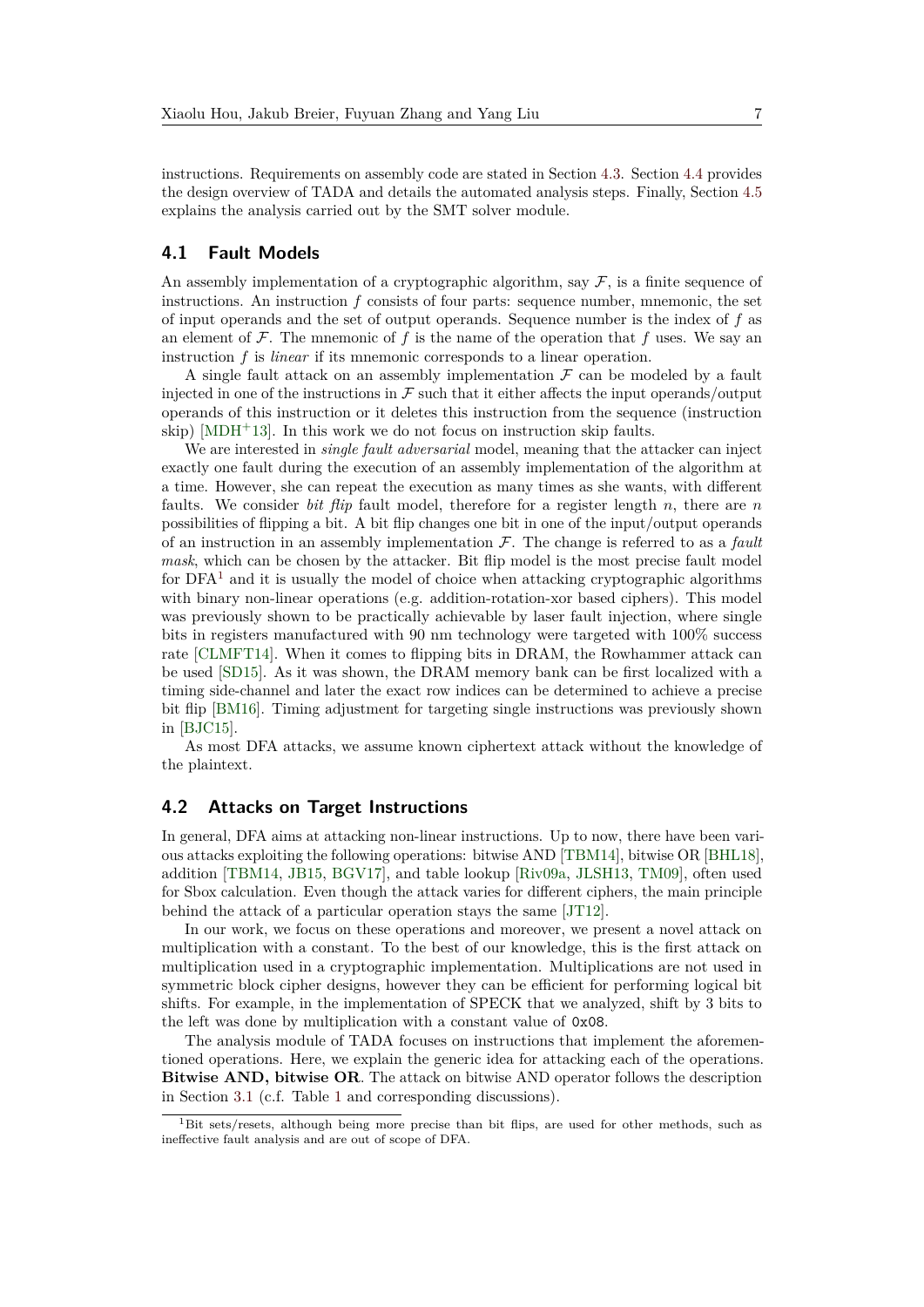The attack on bitwise OR is similar. Suppose we have a program that takes two binary inputs  $a, b \in \{0, 1\}$ , calculates  $c = a \mid b$ , and outputs *c*. The relations between  $a, b, c$  are as follows:

|  | $c = a$ |  | $c = a$ |
|--|---------|--|---------|
|  |         |  |         |
|  |         |  |         |

We inject a fault  $\delta$  in  $b$  and we have the following equations:

| DFA equations             |                     | Fault mask   Output mask |
|---------------------------|---------------------|--------------------------|
| $c = a   b   c' = a   b'$ | $b'=b\oplus \delta$ | $\Lambda = c \oplus c$   |

Take  $\delta = 1$ , the value of *a* can be obtained from the value of output mask  $\Delta$ :

<span id="page-7-0"></span>
$$
\Delta = 1 \Longrightarrow a = 0; \quad \Delta = 0 \Longrightarrow a = 1. \tag{1}
$$

Note that if we let out = 1, var<sub>0</sub> = 1, var<sub>1</sub> = 0, then  $\Delta \&$  out = var<sub>0</sub> or var<sub>1</sub>, and the following is equivalent to equation [\(1\)](#page-7-0):

$$
\Delta \&\ \mathtt{out}=\mathtt{var}_0\Longrightarrow a=0;\ \ \Delta \&\ \mathtt{out}=\mathtt{var}_1\Longrightarrow a=1.
$$

**Addition**. For addition, we have

| $\it a$ | $c = a + b$ | u | $c = a + b$ |
|---------|-------------|---|-------------|
|         |             |   |             |
| υ       |             |   |             |

We inject a fault  $\delta$  in  $b$  and we have the following equations:

| DFA equations |  |  |                                                        | Fault mask   Output mask |
|---------------|--|--|--------------------------------------------------------|--------------------------|
|               |  |  | $c = a + b \mid c' = a + b' \mid b' = b \oplus \delta$ | $\Delta = c \oplus c'$   |

Take  $\delta = 1$ , the value of *a* can be obtained from the value of output mask  $\Delta$ : if  $\Delta = 01$ then  $a = 0$  and if  $\Delta = 11$  then  $a = 1$ . Equivalently, let out = 11, var<sub>0</sub> = 01, var<sub>1</sub> = 11, then  $\Delta$  & out is either var<sub>0</sub> or var<sub>1</sub>, and  $\Delta$  & out = var<sub>0</sub>  $\implies$  *a* = 0;  $\Delta$  & out =  $var_1 \Longrightarrow a = 1.$ 

**Addition with carry**. In case there is a carry bit for addition calculation, DFA needs to take the value of the carry bit into consideration. We look at the program that takes three inputs *a, b,* carry  $\in \{0, 1\}$ , calculates  $c = a + b +$  carry and outputs *c* in binary format. We have:

| $\boldsymbol{a}$ | carry |     | a | carry |     |
|------------------|-------|-----|---|-------|-----|
|                  |       | 000 |   |       | 001 |
|                  |       | 001 |   |       | 010 |
|                  |       | 001 |   |       | 010 |
|                  |       | 010 |   |       |     |

We inject a fault  $\delta$  in  $b$  and we have the following equations:

| DFA equations                                                                                         | Fault mask   Output mask |
|-------------------------------------------------------------------------------------------------------|--------------------------|
| $c = a + b + \text{carry}$ $c' = a + b' + \text{carry}$ $b' = b \oplus \delta$ $\Delta = c \oplus c'$ |                          |

For carry=  $0, \Delta = 001 \implies a = 0$  and  $\Delta = 011 \implies a = 1$ . For carry= 1,  $\Delta = 011 \implies a = 0$  $a = 0$  and  $\Delta = 001 \implies a = 1$ . Let out  $= 011$ ,  $var_0 = 001$ ,  $var_1 = 011$  if carry  $= 0$  and let out = 011, var<sub>0</sub> = 011, var<sub>1</sub> = 001 if carry= 1, then  $\Delta \&$  out = var<sub>0</sub> or var<sub>1</sub> and  $\Delta \& \text{out} = \text{var}_0 \Longrightarrow a = 0; \quad \Delta \& \text{out} = \text{var}_1 \Longrightarrow a = 1.$  Note that the choices of value for variables out,  $var_0$ ,  $var_1$  are not unique, taking out = 111,  $var_0 = 001$ ,  $var_1 = 011$  for carry= 0 and let out =  $010$ ,  $var_0 = 010$ ,  $var_1 = 000$  for carry= 1 also gives the same result. Furthermore, we can see that for DFA, it is necessary to consider both possible values of the carry bit.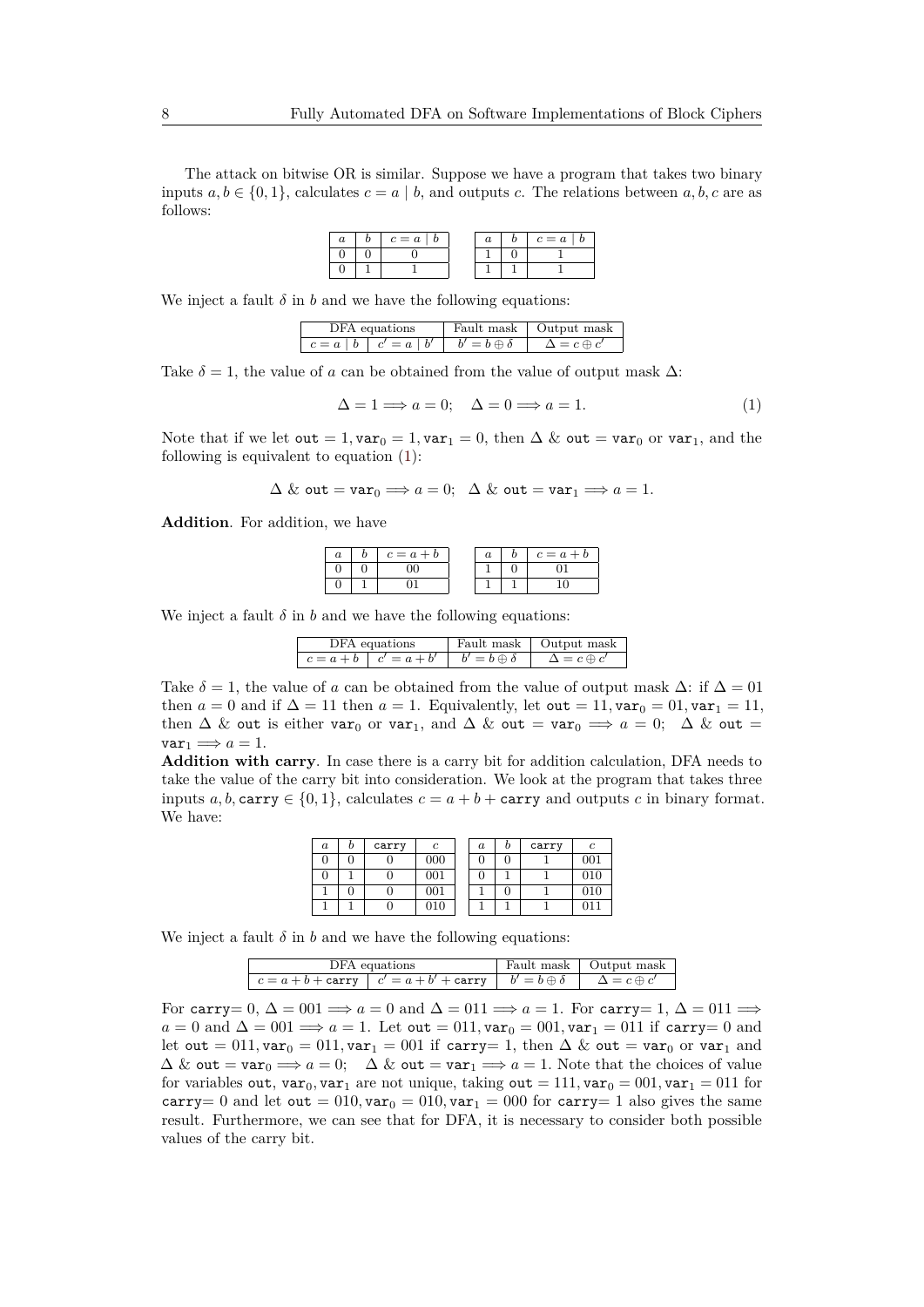**Table lookup for Sbox**. Sbox (substitution-box) is a basic nonlinear component in cipher designs, mostly used in SPN (Substitution-Permutation Network) ciphers. Sbox is responsible for the confusion property in encryption modules defined by Shannon [\[Sha49\]](#page-23-6). It is a permutation function on integers with values  $0, 1, 2, \ldots, 2<sup>n</sup> - 1$ , where *n* is referred to as the number of bits of the Sbox. An Sbox can be described as an array: for example,  $\{1, a, 0, 2, 3, 4, 5, 6, e, b, c, 8, 7, 9, d, f\}$  is a 4-bit Sbox such that  $Sbox(0) = 1$ , Sbox(1) =  $a \dots$ , Sbox(f) = f (integers are in hexadecimal format). It can either be implemented as a lookup table in the memory or in Algebraic Normal Form (ANF) that can be calculated as a series of arithmetic and logic operations. We provide analysis of both - lookup Sbox in case of AES implementation and algebraic Sbox in case of PRIDE. For any Sbox, there is an associated *difference distribution table* (DDT) [\[BS91\]](#page-21-4), where the  $(∆, δ)$ −entry consists of the values *x* such that  $Sbox(x) \oplus Sbox(x') = ∆$ , where  $x' = x \oplus δ$ . As we only consider bit flip fault model, for 4−bit Sboxes, the fault mask *δ* takes only 4 values: 1*,* 2*,* 4*,* 8. The DDT for the above mentioned 4−bit Sbox with only bit flip fault masks is as follows:

| $\delta$       |        | $\overline{2}$ | 4       | $\circ$<br>0 | . Ò |                | $\Omega$ | 4  |                |
|----------------|--------|----------------|---------|--------------|-----|----------------|----------|----|----------------|
|                |        | 0 <sub>2</sub> | a e     | 19           | 9   |                |          | 8с | 7 f            |
| $\overline{2}$ | 23 e f | 578a           | 0 4 9 d |              | a   |                | c e      |    | 3 <sub>b</sub> |
| 3              | 67     | 9 <sub>b</sub> |         |              | b   | 0 <sub>1</sub> |          |    |                |
| 4              | a b    |                | 37      | 4 c          | c   |                |          |    | 2a             |
| 5              | 89     |                | 26      |              | d   |                |          |    | 5d             |
| 6              |        | 4 6 d f        |         |              | e   | c d            |          | 15 |                |
| −              | 45     |                | b f     |              |     |                |          |    | 08             |
| 8              |        | 13             |         | 6e           |     |                |          |    |                |

By observing the output mask and fault mask pairs, the attacker can get the value of the input. For example, if the 4 fault mask and output mask pairs are  $(1, b)$ ,  $(2, 1)$ ,  $(4, 2)$ ,  $(8, f)$ then the input is uniquely identified to be 0.

**Multiplication with a constant**. Consider a program that takes input  $a \in \{0, 1, 2, 3, 4\}$ and outputs the product, denoted by *c*, of *a* with constant 2. The strategy is to inject fault in the constant operand and get value of *a*.

| DFA equations                                                                            | Fault mask   Output mask |
|------------------------------------------------------------------------------------------|--------------------------|
| $ c = a \times 2   c' = a \times const   const = 2 \oplus \delta   \Delta = c \oplus c'$ |                          |

When a bit flip fault is injected in 2, we get either 0 or 3. Representing the integers in binary format, we have:

| $\it a$ | $c = a \times 2$ | $\it a$ | $c' = a \times 0$ | $\boldsymbol{a}$ | $c' = a \times 3$ |
|---------|------------------|---------|-------------------|------------------|-------------------|
| 00      | 0000             | 00      | 0000              | 00               | 0000              |
| 01      | 0010             | 01      | 0000              | 01               | 0011              |
| 10      | 0100             | 10      | 0000              | 10               | 0110              |
|         | 0110             |         | 0000              |                  | 1001              |

We can see that if the fault mask  $\delta = 2$ , then the output mask  $\Delta = c \oplus c' = a$ . Similarly, if fault mask  $\delta = 1$ , *a* can also be identified by value  $\Delta$ .

In real DFA attacks, the output value of a vulnerable instruction normally cannot be observed directly, but the output mask propagates to the ciphertext and can be analyzed. However, in assembly implementations, it is not easy to track which register value gives the information of the output mask. TADA constructs a customized data flow graph to capture the propagation of the fault, then it utilizes SMT solver to prove whether the above techniques can be applied to the vulnerable instructions.

#### <span id="page-8-0"></span>**4.3 TADA Usage**

There are few requirements regarding the assembly implementations that have to be addressed before the analysis, detailed below.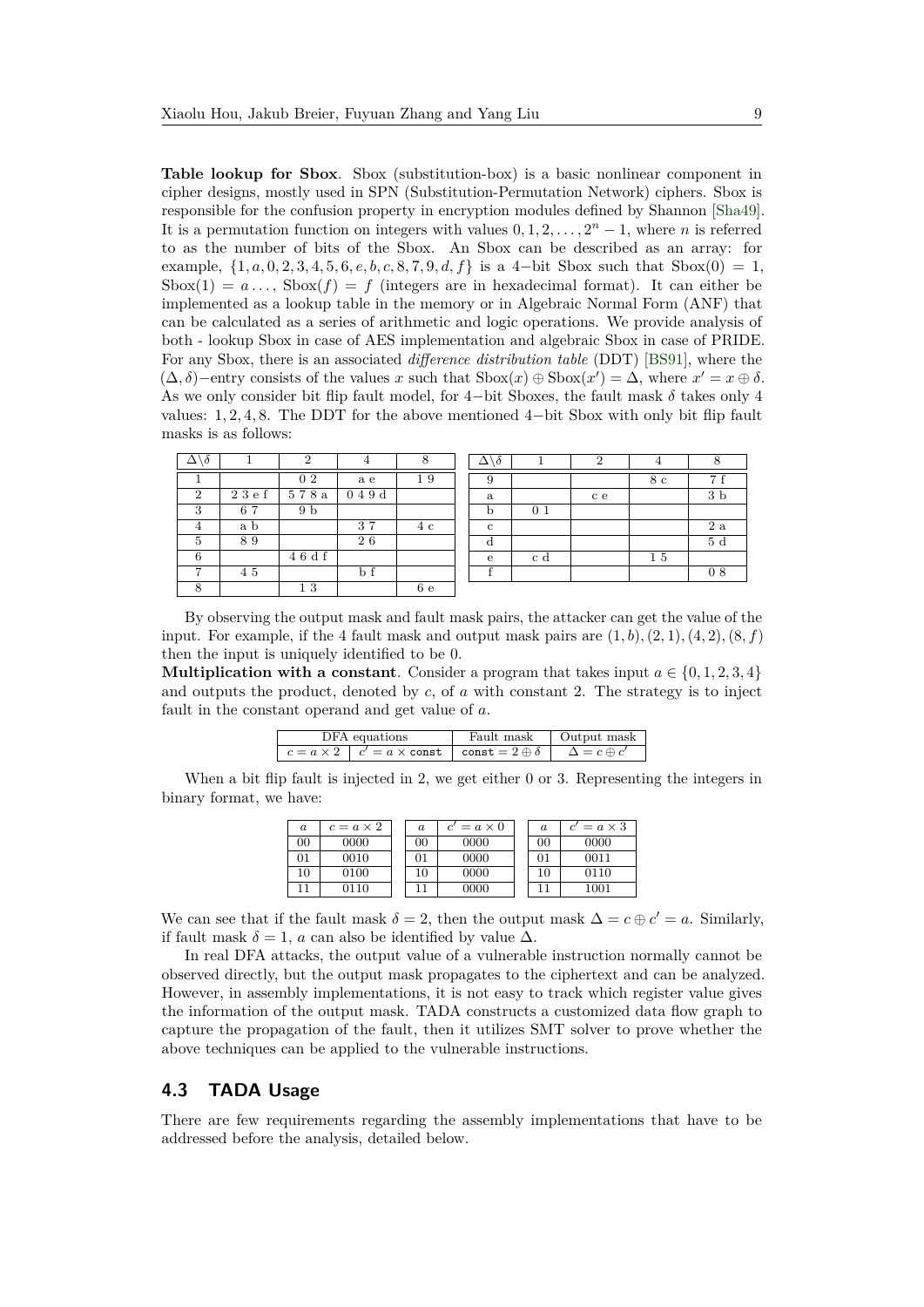| Instruction   | Instruction   |   | Instruction      |
|---------------|---------------|---|------------------|
| $LD r0 X+$    | $LD r3 key1+$ | 6 | FOR r1 r3        |
| $LD r1 X+$    | AND $r0 r1$   |   | $ST x + r0$      |
| $LD r2 key1+$ | EORr0r2       |   | $ST \times + r1$ |

<span id="page-9-2"></span>**Table 2:** Assembly implementation  $\mathcal{F}_{ex}$  for example cipher.

The developed methodology requires identification of important variables, more specifically the round keys and ciphertext variables, to be able to correctly focus on key recovery. TADA implements this in a way that for analyzed assembly code, it requires naming conventions. Round keys have to be identified by the word *"key"* followed by the round number. Ciphertext variables then have to be identified by a small letter *"x"*.

The analyzed implementations are unrolled – without loops and jumps. While for standard static code analysis, the conditional branches constitute a non-trivial problem, in our case we do not need to consider implementations with these or other types of jumps and branches. The reason is that these implementations are inherently vulnerable against physical attacks and the attacker can target them with much simpler methods than those considered in this work. For example, a conditional branch decides on a jump based on processed variables, and therefore leaks a timing information [\[Koc96,](#page-22-8) [MHA](#page-23-7)<sup>+</sup>15]. Jump to a sub-routine can be skipped entirely, resulting to a trivial analysis [\[KPB](#page-22-9)<sup>+</sup>17]. Similarly, round counters used in loops can be attacked to reduce the number of rounds [\[DMM](#page-21-11)+13].

The parsing subsystem is currently capable of reading assembly files written for AVR ATmega microcontrollers<sup>[2](#page-9-1)</sup>. However, the analysis is done on an intermediate representation and therefore, after creating a new parsing module, TADA can be reused on any other instruction set (e.g. Thumb-2 or LLVM).

Software countermeasures can be based for example on coding theory [\[BH16,](#page-20-8)  $BCC<sup>+14</sup>$  $BCC<sup>+14</sup>$ ], instruction redundancy [\[PYGS16,](#page-23-8) [LCFS17\]](#page-23-9), or infection [\[GST12\]](#page-22-10). We note that TADA is capable of analyzing single bit flip vulnerabilities and therefore, it can check whether the countermeasure was implemented sufficiently.

#### <span id="page-9-0"></span>**4.4 TADA Design**

**Implementation.** TADA was implemented in Java (static analysis part) and  $F# (Z3)$ SMT solver part) programming languages; each of the following steps corresponds to one module of the tool.

**Customized data flow graph.** TADA constructs a customized data flow graph in a static single assignment form from an assembly implementation. The data flow graph represents the instructions as edges and it takes input and output operands of the instructions as nodes. Each node in the data flow graph corresponds to one unit of data storage in the architecture. We refer to the nodes that correspond to registers storing round key values as *key nodes*. Similarly, nodes that represent ciphertext words are called *ciphertext nodes*. For an instruction *f*, the nodes corresponding to its input operands are called the *input nodes* of *f* and the nodes corresponding to its output operands are called the *output nodes* of *f*. Both input and output nodes are referred to as *nodes* of *f*. If *a* is an output node of *f*, we say *f generates a*.

**Example 1.** Let us consider a toy block cipher implemented in AVR assembly, stated in Table [2.](#page-9-2) The example cipher has one round. It takes a 16-bit plaintext input. The first 8 bits are XORed with an 8-bit key word and give the first 8 bits of the ciphertext. Bitwise AND operation is applied on the two parts of the plaintext, then the result is XORed with another 8-bit key to give the last 8 bits of the ciphertext. The customized data flow graph generated by TADA for this example cipher implementation is given in Figure [4.4.](#page-10-0) As the registers have 8 bits, the 16−bit ciphertext is stored in two ciphertext words. Nodes r3(3)

<span id="page-9-1"></span><sup>2</sup>[https://www.microchip.com/webdoc/avrassembler/avrassembler.wb\\_instruction\\_list.html](https://www.microchip.com/webdoc/avrassembler/avrassembler.wb_instruction_list.html)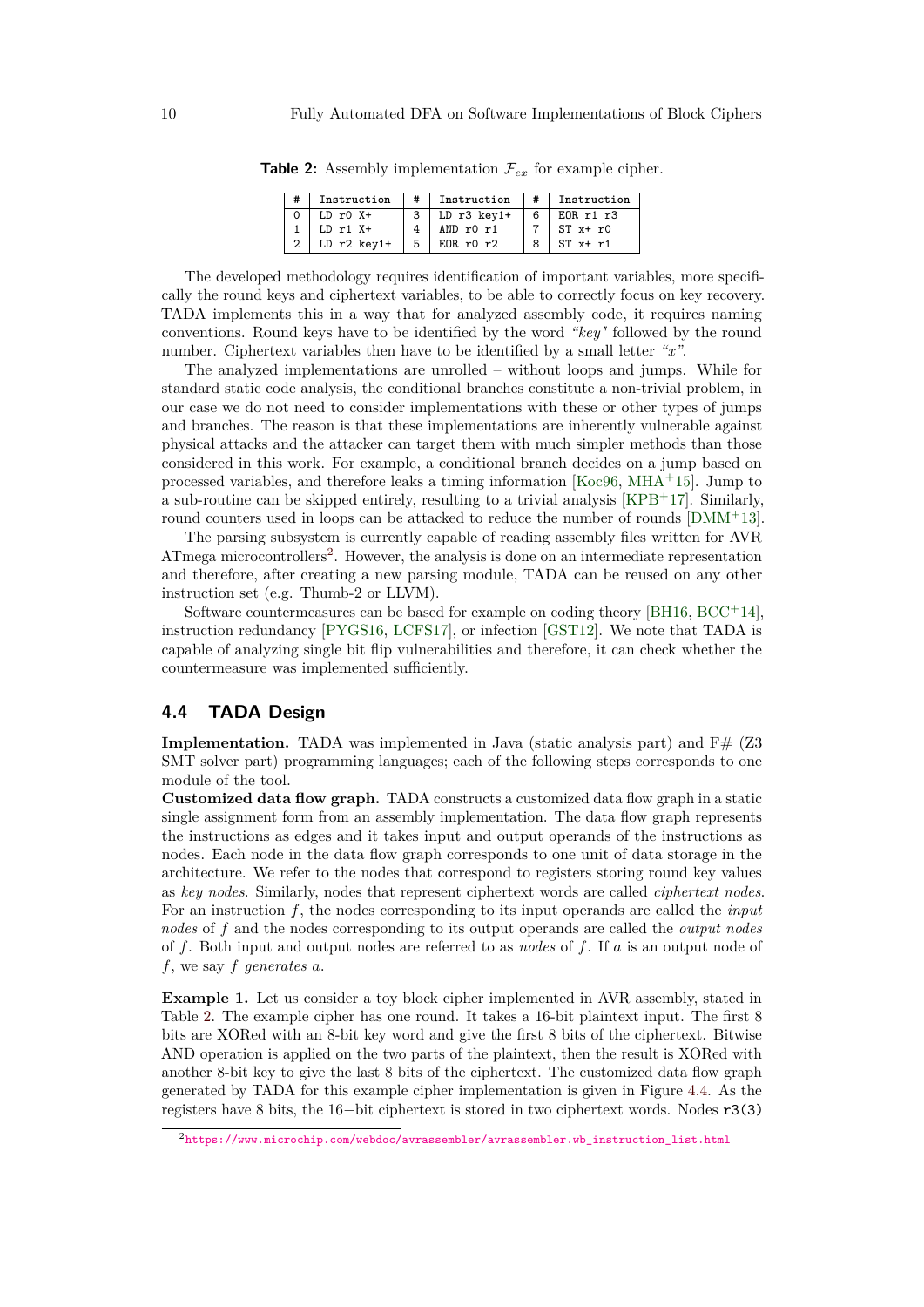and  $r2(2)$  are the key nodes;  $x(8)$  and  $x(7)$  are the ciphertext nodes. Instruction 4 has input nodes  $r0(0)$ ,  $r1(1)$  and output node  $r0(4)$ . We say that instruction 4 generates node r0(4).

**Known nodes and constants.** Before further analysis, TADA does a pre-examination of the nodes to find the *known nodes*. Since we assume the attacker knows the ciphertext, the ciphertext nodes are marked as known nodes. Tracing up from the graph, some nodes can also be easily identified as known nodes. Moreover, a node that represents a constant is marked as both a known node and a constant, the value of the constant is also stored.

**Example 2.** In Figure [4.4,](#page-10-0) the value of  $r(6)$  is equal to that of  $x(7)$  because they are respectively the input node and output node of a store instruction, hence  $r0(5)$  is marked as a known node. Similarly, r1(6) is also a known node.

Data propagation is captured within the graph. Each edge has a property that says whether it is linear or non-linear according to the instruction it represents. A node *x affects* a node *y* if the following two conditions are satisfied: the sequence number of the instruction that generates *y* is bigger than the sequence number of the instruction that generates *x*; furthermore, changing the value of *x* would influence the value of *y* (the second condition is equivalent as saying  $y$  is a child of  $x$  in the directed graph). The number of non-linear operations between a node *x* and each node *y* affected by *x* is recorded as *distance* between them. A node *x* and a key node *y* are *linearly related* to each other if *x* does not affect *y* and there is another node *z* such that both *x* and *y* affect *z* with distance 0. A node *x* is *linearly related* to a round key if it is linearly related to a key node of this round key.

<span id="page-10-0"></span>**Example 3.** In Figure [4.4,](#page-10-0)  $r1(1)$  affects  $r0(5)$  with distance 1; it also affects  $x(8)$  with distance 0.  $r1(1)$  is linearly related to key node  $r3(3)$  and  $r0(4)$  is linearly related to key node  $r2(2)$ .



figureData flow graph generated by TADA for example cipher implementation  $\mathcal{F}_{ex}$  from Table [2.](#page-9-2)



figureSubgraph generated by TADA for target node r1(1) and vulnerable node r0(0) from vulnerable instruction 4 of example cipher  $\mathcal{F}_{ex}$  in Table [2.](#page-9-2)

**Vulnerable instruction.** The goal of an attack on cryptographic implementation is normally the recovery of the master key. For some ciphers, the recovery of the last round key is sufficient (e.g. AES). For other ciphers, the attacker needs more than one round key to get the master key. For example, for SPECK, SIMON, and PRIDE, the last round key and the second last round key are both needed to get the master key. In view of this, we allow a user input, *Number of target round keys*, which indicates how many round keys are supposed to be retrieved, counting from the last round key. Thus if *Number of target round keys* = 1, TADA would only aim for the recovery of the last round key. If *Number of target round keys* = 2, TADA would work on the attack to obtain the keys from last two rounds. During the execution, the round key which is under analysis is referred to as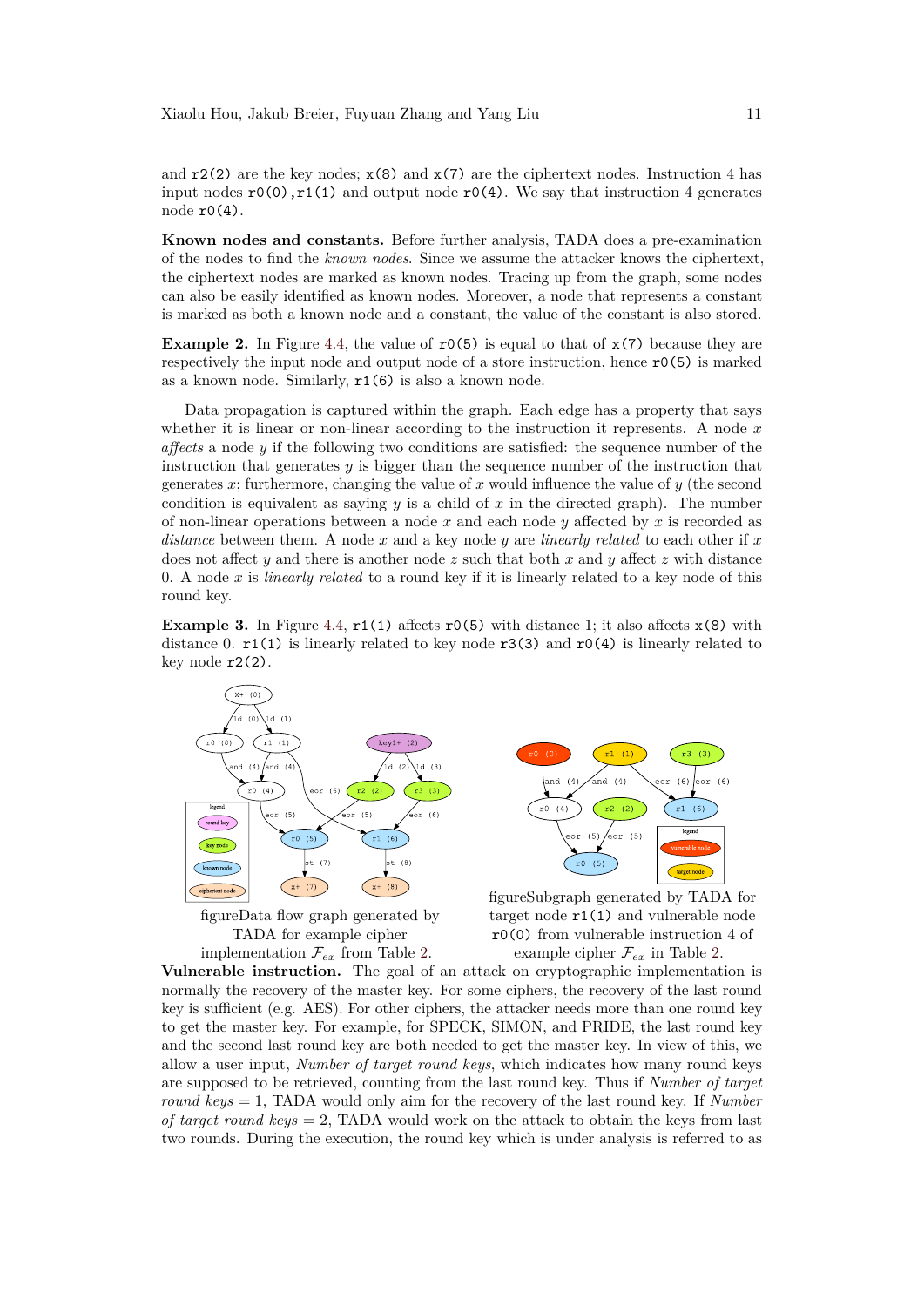| : f: an instruction of a program $\mathcal{F}$ , DFG: customized data flow graph<br>Input |
|-------------------------------------------------------------------------------------------|
| corresponding to $\mathcal{F}$ , key: target round key                                    |
| <b>Output:</b> boolean: is $f$ vulnerable?                                                |
| if <i>Mnemonic of</i> $f \in \{AND, OR, ADD, ADC, LPM, MUL\}$ then<br>$\mathbf{1}$        |
| if <i>Mnemonic of</i> $f = MUL$ then<br>$\mathbf{2}$                                      |
| boolean $vul = false$ ;<br>3                                                              |
| for a: input nodes of $f$ do<br>4                                                         |
| if a is a constant then<br>5                                                              |
| vul=true;<br>6                                                                            |
|                                                                                           |
| if $vul = false$ then<br>7                                                                |
| return false;<br>8                                                                        |
| for a: output nodes of $f$ do<br>9                                                        |
| for $x$ : known nodes affected by a do<br>10                                              |
| if $distance(a, x) > 0$ then<br>11                                                        |
| return false;<br>12                                                                       |
| for b: nodes of $f$ do<br>13                                                              |
| if $b$ is linearly related to key then<br>14                                              |
| return true;<br>15                                                                        |
|                                                                                           |
| 16 return false;                                                                          |

**Algorithm 1:** Check if an instruction is vulnerable.

<span id="page-11-0"></span>the *target round key*. An instruction is considered vulnerable by TADA if the following conditions are satisfied:

1. The instruction is one of the operations as described in Section [4.2.](#page-6-1) In AVR assembly, these include operations with mnemonics AND, OR, ADD, ADC, LPM, MUL, which are respectively bitwise AND, bitwise OR, addition, addition with carry, table lookup and multiplication. For multiplication, we further check if one of the input nodes is a constant. 2. For each output node of the instruction, the distance from it and each of its affected known nodes is  $= 0$ . Thus, there is only one non-linear instruction between the input nodes of this instruction and the known nodes, which is the instruction under analysis. This ensures that there is only one non-linear equation to solve. Furthermore, this enables us to derive the SMT constraints based on the generic attacking method described in Section [4.2.](#page-6-1)

3. At least one of its nodes is linearly related to a key node that stores the value of the *target round key*, which is the round key under analysis during the execution.

The algorithm for checking if an instruction is vulnerable is outlined in Algorithm [1.](#page-11-0)

*Remark* 1*.* As explained in Section [3.1,](#page-4-1) when a fault is injected in a linear instruction, the output mask does not give information of the inputs as it is always equal to the fault mask. Similarly, if we have a series of linear instructions before a non-linear instruction, injecting a fault in one of the linear instructions is equivalent to injecting a fault in the non-linear instruction<sup>[3](#page-11-1)</sup>. That is why we put our focus on non-linear instructions only.

**Target node and vulnerable node.** For a vulnerable instruction, each of its input nodes that is not known can be a *target node*. Each of the input nodes can be a *vulnerable node* (which can be the same as the target node). Recall that by selection of vulnerable instructions, at least one of the nodes of the instruction is linearly related to the target round key nodes. A DFA on the vulnerable instruction injects fault in one of the vulnerable nodes, hoping to get information about the target node, hence revealing information about the linearly related key nodes.

<span id="page-11-1"></span><sup>&</sup>lt;sup>3</sup>While the linear layer might help to spread the fault and make the analysis more efficient, it is not the goal of our work – such analysis would be similar to injecting multiple faults into several nodes.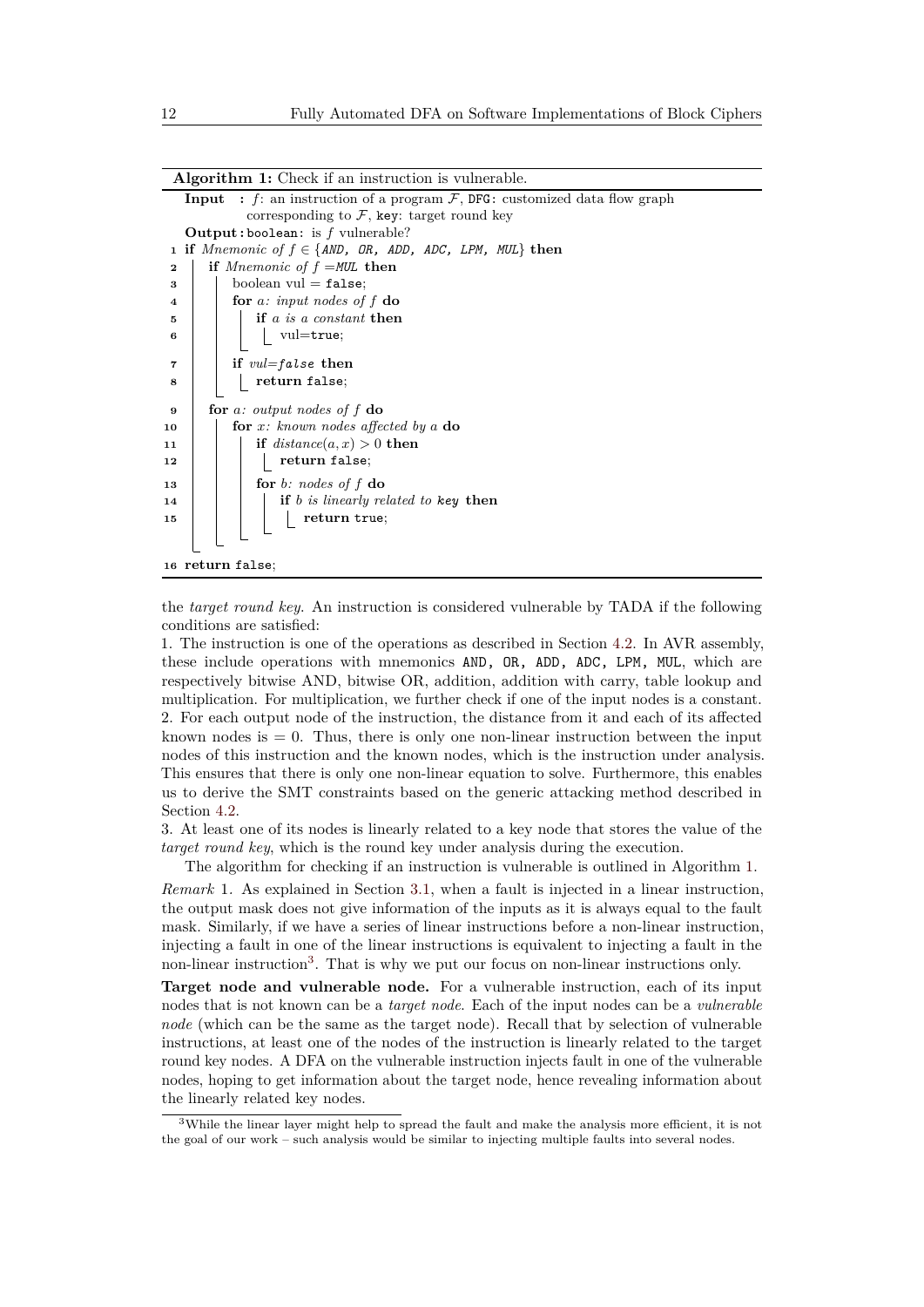<span id="page-12-0"></span>

| Correct execution                                                    | Faulted execution                  | Fault mask                       |
|----------------------------------------------------------------------|------------------------------------|----------------------------------|
| (a) $r0(4) = r0(0) \& r1(1)$                                         | (d) $r0(4)' = r0(0)'$ & $r1(1)$    | $r(0 0)' = r(0 0) \oplus \delta$ |
| (b) $r0(5) = r0(4) \oplus r2(2)$<br>(c) $r1(6) = r1(1) \oplus r3(3)$ | (e) $r0(5)' = r0(4)' \oplus r2(2)$ |                                  |

**Table 3:** DFA Equations generated for subgraph in Figure [4.4.](#page-10-0)

**Subgraphs and DFA equations generation.** For each pair of target node and vulnerable node, TADA extracts a subgraph of the full DFG that includes the vulnerable instruction and the nodes affected by it. The subgraph stops at the known nodes.

**Example 4.** For  $\mathcal{F}_{ex}$  in Table [2,](#page-9-2) one of the vulnerable instructions found by TADA is instruction 4. Figure [4.4](#page-10-0) shows the subgraph for target node  $r1(1)$  and vulnerable node  $r0(0)$ .

For each subgraph, TADA constructs one set of DFA equations and one equation for fault mask. The DFA equations describe the relation from the vulnerable instruction until the known nodes. The equation for fault mask indicates that the change in the vulnerable node is equal to *δ*. Input to SMT solver module also indicates which variables involved in the DFA equations represent known nodes.

<span id="page-12-1"></span>**Example 5.** Equations (in the human readable form) generated by TADA for subgraph in Figure [4.4](#page-10-0) are given in Table [3](#page-12-0) (color scheme corresponds to Figures [4.4,4.4\)](#page-10-0). The real format of the equations is in the form of SMT solver module input. The list of known nodes, which is  $\{r0(5), r1(6)\}\$ is also passed to SMT solver module.

**SMT** solver and graph update. For each pair of vulnerable node and target node, the SMT solver module of TADA designs constraints to describe the corresponding DFA attack and calls SMT solver to output the attack details in case the attack is successful. The details of this module are presented in Section [4.5.](#page-13-0) After each successful attack on a target node, TADA updates the known nodes in the graph.

<span id="page-12-2"></span>**Example 6.** The attack on vulnerable instruction 4 with target node r1(1) and vulnerable node  $r0(0)$  as described in Example [5](#page-12-1) gives 8 bits of  $r1(1)$ . Since  $r1(6)$  is a known node, TADA updates the key node r3(3) as known node. The updated graph is shown in Figure [2.](#page-12-2) Furthermore, for the same vulnerable instruction with target node r0(0) and vulnerable node  $r1(1)$ , TADA recovers 8 bits of  $r1(1)$ . At this point, both of the key bytes are retrieved and the cipher is broken. (The final graph is shown in Appendix [A](#page-24-3) Figure [5\)](#page-25-0).



**Figure 2:** Updated graph generated by TADA after a successful attack on target node r1(1) from vulnerable instruction 4 of example cipher  $\mathcal{F}_{ex}$  in Table [2.](#page-9-2)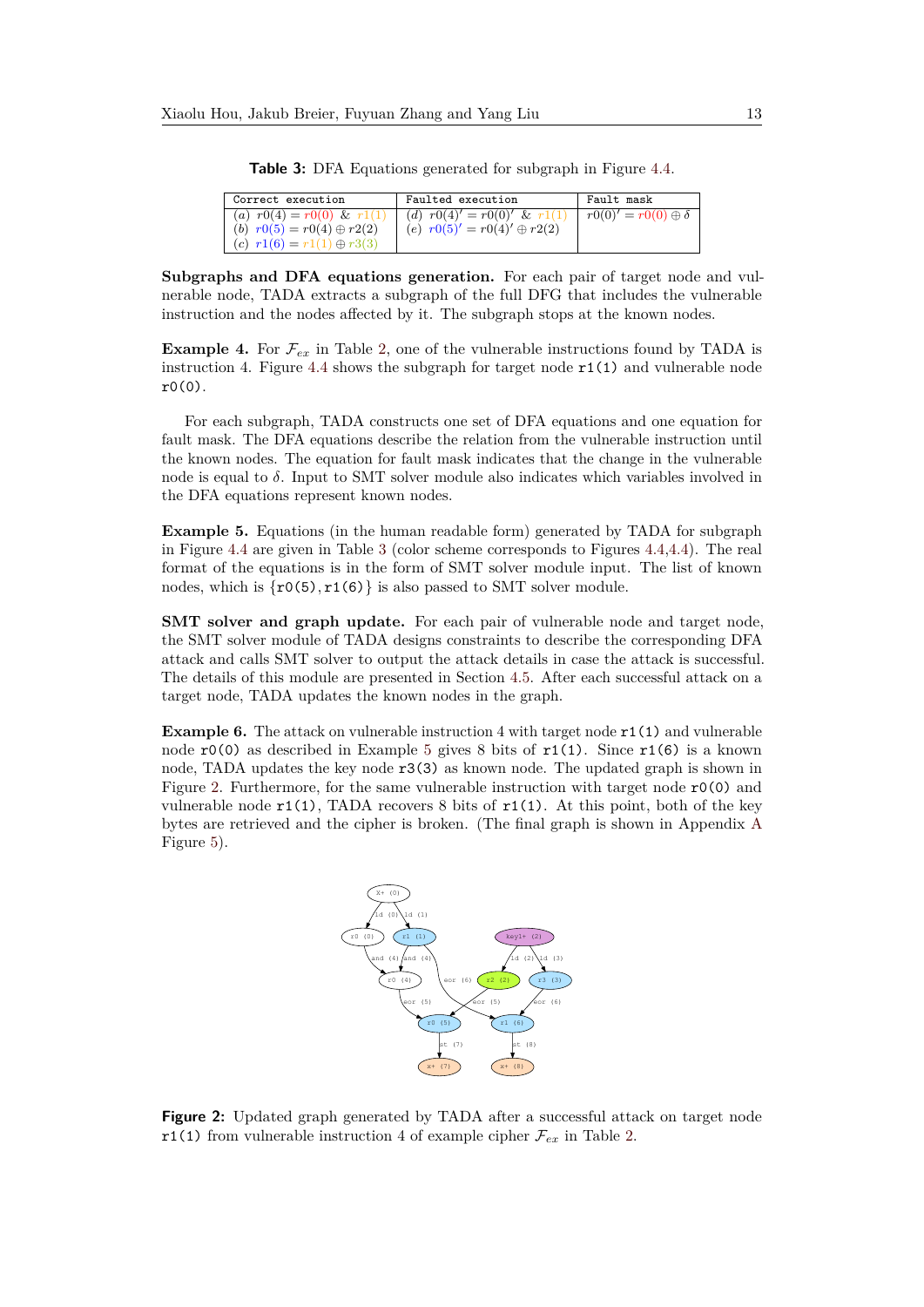**Algorithm 2:** The algorithm for attacking bitwise AND, bitwise OR.

**Input :** *ψ*: DFA equations and the equation for fault mask; *b*: vulnerable node; *a*: target node; *S*: the list of knowns nodes in the DFA equations;  $\psi_{\delta}$ : constraint for fault mask  $\delta$  as in Equation [\(2\)](#page-13-1).

**Output :** boolean: true if *a* can be obtained by attacking *b*. **for** *x: S* **do**  $\phi := \psi \wedge (\Delta = x \oplus x')$ ;  $3 \quad \text{counter} = 0;$  $4 \quad \text{for } k = 0, 1, \ldots, 7 \text{ do}$   $\psi_1 := \phi \Rightarrow ((\Delta \& \text{ out } = \text{val}_0) \vee (\Delta \& \text{ out } = \text{val}_1));$   $\psi_2 := (\phi \land \Delta \& \text{out} = \text{val}_0) \Rightarrow a[k] = 0;$   $\downarrow \psi_3 := (\phi \land \Delta \& \text{ out } = \text{val}_1) \Rightarrow a[k] = 1;$   $\Phi := \psi_{\delta} \wedge \psi_1 \wedge \psi_2 \wedge \psi_3;$   $V :=$  all variables involved in  $\Phi$ ; **if**  $(\forall v \in V \setminus \{out, \delta, val_0, val_1\} : \Phi)$  *is satisfiable* then  $\vert$  save to file  $(k, \delta, x, \text{out}, \text{val}_0, \text{val}_1);$  $\mathbf{12}$  | | counter++; **if** *counter = 8* **then return** true; **return** false;

<span id="page-13-2"></span>In case the target node cannot be obtained from attacking one vulnerable node, TADA tries to obtain the same target node with a different vulnerable node. The analysis of one instruction stops when either all the input nodes are retrieved or when there is no more target node which can be obtained.

After the attack on one vulnerable instruction is finished, TADA analyzes the new graph to find another vulnerable instruction. TADA stops when the required number of round keys is found or when there is no vulnerable instruction that can be attacked.

*Remark* 2*.* In practical DFA, the attack is also considered successful if not all of the bits of the key can be recovered but the brute force complexity of recovering the key is acceptable. Taking this into consideration, TADA allows the user to specify the least number of bits that need to be recovered to consider an attack as successful. In case the number is less than 8, TADA records the number of bits missing and outputs the total brute force complexity in the end (see Remark [4\)](#page-17-0).

#### <span id="page-13-0"></span>**4.5 SMT Solver Module**

As mentioned earlier, for each pair of target node and vulnerable node, the input of SMT solver module is the target node, vulnerable node, the corresponding DFA equations, equation for fault mask and a list of known nodes involved in the DFA equations (e.g. Example [5\)](#page-12-1). In this section, we detail how other constraints and the satisfiability problems are designed for each of the operations described in Section [4.2.](#page-6-1)

Depending on the mnemonics of the operation, TADA executes different algorithms. Since we are considering 8−bit architecture and bit flip fault model, in case the mnemonic is not LPM, TADA generates the following constraint for the fault mask:

<span id="page-13-1"></span>
$$
(\delta = 1) \lor (\delta = 2) \lor (\delta = 4) \lor (\delta = 8) \lor (\delta = 16) \lor (\delta = 32) \lor (\delta = 64) \lor (\delta = 128).
$$
 (2)

**Bitwise AND, bitwise OR**. The algorithm for attacking bitwise AND, and bitwise OR, is outlined in Algorithm [2.](#page-13-2) For each known node *x*, TADA generates an equation for output mask ∆ (line 2). Then it tries to attack each bit of target node *a* (line 4). Line 5 specifies that for some variables out, var<sub>0</sub> and var<sub>1</sub>, the output mask  $\Delta$  has one of the two patterns:  $\Delta \&$  out = var<sub>0</sub> or  $\Delta \&$  out = var<sub>1</sub>. Line 6 specifies if  $\Delta$  is of the first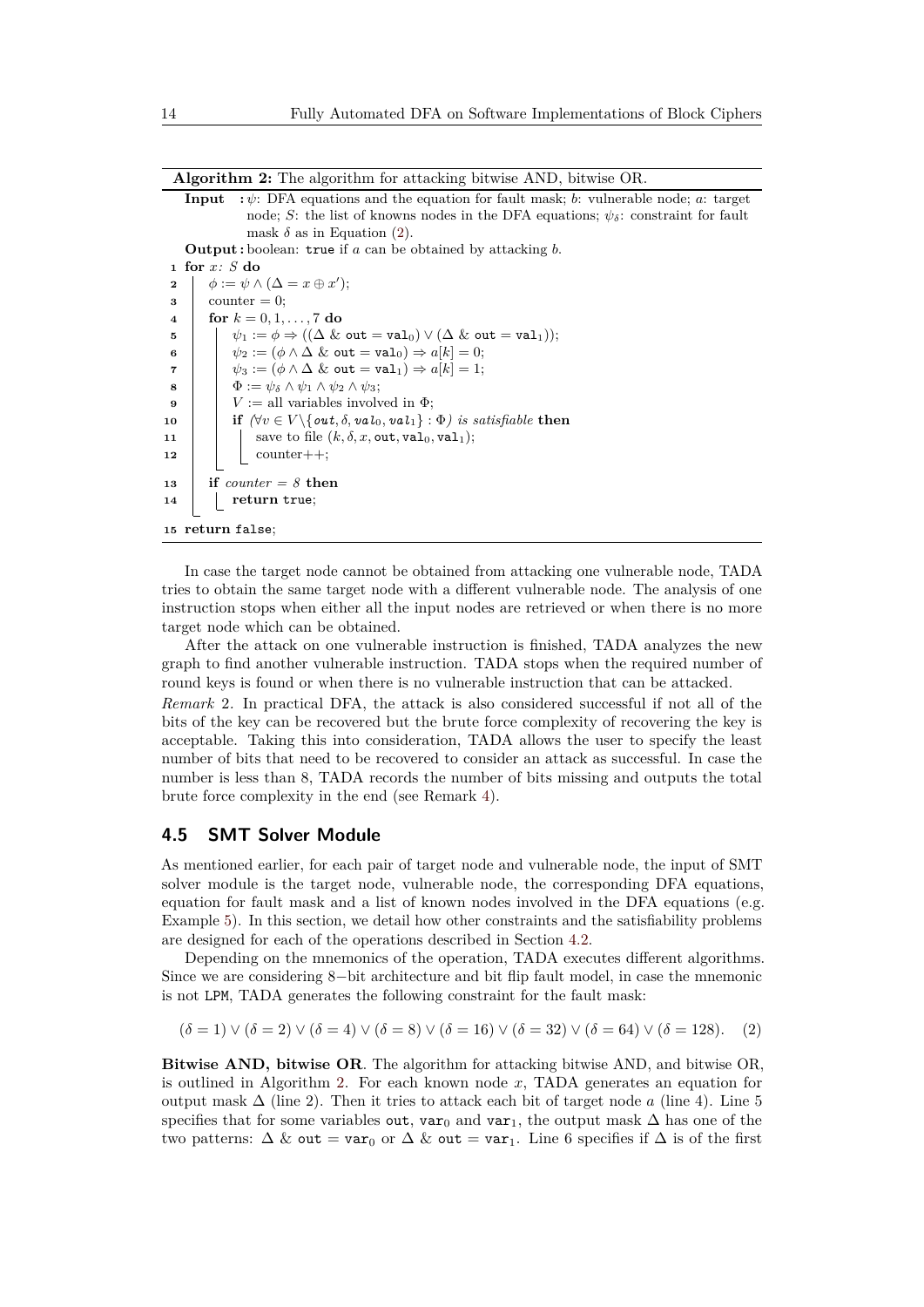pattern then the *k*th bit of the target node is 0. Line 7 says if ∆ is of the second pattern, the *k*th bit of the target node is 1. Line 10 tests if there exist valuations to variables out,  $\delta$ , var<sub>0</sub> and var<sub>1</sub> such that the above mentioned constraints are all satisfiable. In case it is satisfiable, the 6-tuple  $(k, \delta, x, \text{out}, \text{var}_0, \text{var}_1)$  is saved to a file. This tuple translates to: the *k*th bit of the target node *a* can be obtained by attacking the vulnerable node using fault mask  $\delta$  and observing the output mask  $\Delta$  of the known node x: if  $\Delta \&$  out = var<sub>0</sub> then  $a[k] = 0$  and if  $\Delta \&$  out = var<sub>1</sub> then  $a[k] = 1$ .

If, for one known node *x*, 8 bits of the target node can be all retrieved, then it returns true (line  $13 - 14$ ). Otherwise it goes to the next known node.

The attack details will be retrieved from the files and output only when the attack is successful. The output from TADA for example cipher  $\mathcal{F}_{ex}$  in Table [2](#page-9-2) is summarized in Appendix [A](#page-24-3) Table [8.](#page-24-4)

*Remark* 3. The files output by TADA indicate that for target node  $r1(1)$  and vulnerable node  $r0(0)$ , when the known node  $r1(6)$  is considered, there is no attack (this can also be observed from Figure [4.4\)](#page-10-0). This is because the injected fault does not affect value in r1(6). Thus, for each pair of target and vulnerable node, we need to iterate through all the known nodes that are involved in the DFA equations. Only when none of the known nodes can help us to find an attack, we consider the attack fails.

**Addition (with carry)**. The algorithm for attacking addition is outlined in Algorithm [3.](#page-15-0) The sum of two 8−bit variables is stored in a variable of 8 bits and a carry bit. Thus, instead of considering the output mask of only one known node, we consider each pair of known nodes (line 1). Here  $\parallel$  indicates concatenation. For example 10 $\parallel$ 10 = 1010. We first attack the 0th bit of target node, which does not involve carry bit value. If this bit can be retrieved, the tuple  $(0, \delta, x, y, \text{out}, \text{var}_0, \text{var}_1)$  is saved to a file. This corresponds to: the 0th bit of the target node  $a$  can be obtained by injecting fault mask  $\delta$  in vulnerable node and observing the output mask  $\Delta = y||x \oplus y'||x'$ . If  $\Delta \&$  out = var<sub>0</sub>,  $a[0] = 0$  and if  $\Delta \&$  out = var<sub>1</sub>,  $a[0] = 1$ . Similar to the discussion of the attack on addition with carry in Section [4.2,](#page-6-1) for higher bits, we need to consider two cases separately: the carry bit from the previous bits is 0 or 1 (line 16, 28). Here  $a[k-1,0]$  denotes the integer that is the same as the first  $k - 1$  bits of  $a$ . For example  $0110[2, 0] = 110$ . If attack for carry bit = 0 is successful, the tuple  $(k, 0, \delta, x, y, \text{out}, \text{var}_0, \text{var}_1)$  is saved to a file, which means: when carry is 0, the *k*th bit of the target node *a* can be obtained by injecting fault mask  $\delta$  in vulnerable node and observing the output mask  $\Delta$ . If  $\Delta \&$  out = var<sub>0</sub>,  $a[k] = 0$  and if  $\Delta \&$  out = var<sub>1</sub>,  $a[k] = 1$ . Similarly, when the attack for carry bit = 1 is successful, the tuple  $(k, 1, \delta, x, y, \text{out}, \text{var}_0, \text{var}_1)$  is saved to a file.

Note that the attack on the *k*th bit assumes the knowledge of the first *k* − 1 bits of both of the operands. Thus, if one bit cannot be attacked, the algorithm goes to next known node directly (line 13*,* 26*,* 40). Moreover, the algorithm for attacking ADD contains an extra step in SMT solver module  $-$  it only returns true for the attack when both inputs of addition can be retrieved or when one can be retrieved and the other is known.

The attack for ADC can be obtained by minor modifications of Algorithm [2.](#page-13-2) For example, the analysis of the 0th bit needs to consider two cases: the carry bit is 1 and the carry bit is 0. Furthermore, for attacking the addition with carry, it is necessary to require that the node representing carry is a known node.

**Table lookup**. If the vulnerable instruction corresponds to Sbox table lookup, the Algorithm [5](#page-26-0) from Appendix [B](#page-24-5) is used.

**Multiplication with a constant**. When the vulnerable instruction is multiplication and one of the input operands is a constant, the algorithm for the attack is obtained from Algorithm [2](#page-13-2) with the following changes:

Since the product of two 8−bit variables is stored in two 8−bit variables, we consider each pair of known nodes instead of only one known node. Lines  $1 - 2$  are changed to

> **for**  $x, y \in S, x \neq y$  **do**  $\phi := \psi \wedge (\Delta = y||x \oplus y'||x')$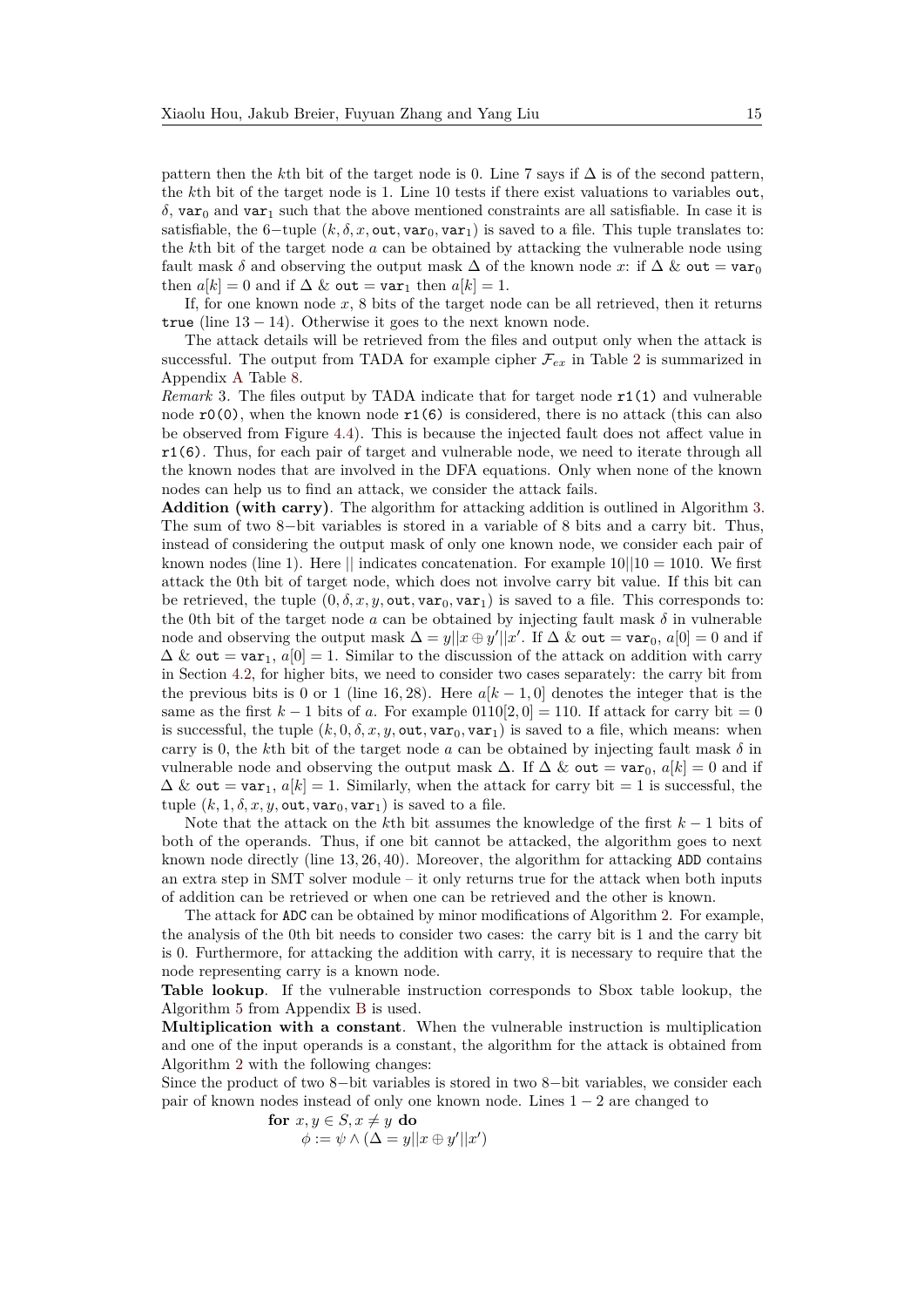**Input :** *ψ*: DFA equations and the equation for fault mask; *b*: vulnerable node; *a*: target node; *S*: the list of knowns nodes in the DFA equations;  $\psi_{\delta}$ : constraint for fault mask  $\delta$  as in Equation [\(2\)](#page-13-1). **Output :** boolean: true if *a* can be obtained by attacking *b*. **for**  $x, y \in S, x \neq y$  **do**  counter= 0;  $\phi := \psi \wedge (\Delta = y||x \oplus y'||x');$   $\psi_1 := \phi \Rightarrow ((\Delta \& \text{ out } = \text{val}_0) \vee (\Delta \& \text{ out } = \text{val}_1));$   $\psi_2 := (\phi \land \Delta \& \text{ out } = \text{val}_0) \Rightarrow a[0] = 0;$   $\psi_3 := (\phi \land \Delta \& \text{ out } = \text{val}_1) \Rightarrow a[0] = 1;$   $\Phi := \psi_{\delta} \wedge \psi_1 \wedge \psi_2 \wedge \psi_3;$   $V :=$  all variables involved in  $\Phi$ ; **if**  $(\forall v \in V \setminus \{out, \delta, val_0, val_1\} : \Phi)$  *is satisfiable* **then**   $\left| \right|$  save to file  $(0, \delta, x, y, \text{out}, \text{val}_0, \text{val}_1);$  counter++; **<sup>12</sup> else** | continue; **for**  $k = 1, 2, ..., 7$  **do**   $\psi_c0 := (a[k-1,0]+b[k-1,0])[k] = 0$  // the carry from first *k* bits = 0;  $\begin{aligned} \mathbf{16} \quad \begin{array}{|c} \end{array} \quad \begin{array}{|c} \end{array} \phi :=\psi_{c0} \land \psi \land (\Delta=y||x\oplus y'||x'); \end{aligned}$   $\psi_1 := (\phi \Rightarrow ((\Delta \& \text{out} = \text{val}_0) \vee (\Delta \& \text{out} = \text{val}_1))));$   $\psi_2 := ((\phi \land \Delta \& \text{out} = \text{val}_0) \Rightarrow a[k] = 0);$   $\psi_3 := ((\phi \land \Delta \& \text{out} = \text{val}_1) \Rightarrow a[k] = 1);$   $\qquad \Phi_{c0} := \psi_{\delta} \wedge \psi_1 \wedge \psi_2 \wedge \psi_3;$  *V* := all variables involved in  $\Phi_{c0}$ ; **i if**  $\forall v \in V \setminus \{out, \delta, val_0, val_1\} : \Phi_{c0}$  *is satisfiable* **then let**  $output_0 = (k, 0, \delta, x, y, \text{out}, \text{val}_0, \text{val}_1);$ **<sup>24</sup> else** | | break;  $\psi(c_1) := (a[k-1,0] + b[k-1,0])[k] = 1$  // the carry from first *k* bits = 1;  $\begin{aligned} \mathbf{27} \quad | \quad & \phi := \psi_{c1} \wedge \psi \wedge (\Delta = y || x \oplus y' || x'); \end{aligned}$   $\downarrow \psi_1 := (\phi \Rightarrow ((\Delta \& \text{ out } = \text{val}_0) \vee (\Delta \& \text{ out } = \text{var}_1))))$ ;  $\psi_2 := ((\phi \land \Delta \& \text{out} = \text{val}_0) \Rightarrow a[k] = 0);$   $\downarrow \psi_3 := ((\phi \land \Delta \& \text{out} = \text{val}_1) \Rightarrow a[k] = 1);$   $\Phi_{c1} := \psi_{\delta} \wedge \psi_1 \wedge \psi_2 \wedge \psi_3;$   $V := \text{all variables involved in } \Phi_{c1};$  **i if**  $\forall v \in V \setminus \{ \text{out}, \delta, \text{val}_0, \text{val}_1 \} : \Phi_{c1} \text{ is satisfiable then}$  **d let**  $output_1 = (k, 1, \delta, x, y, \text{out}, \text{val}_0, \text{val}_1);$  save to file:  $output_0$  and  $output_1$ ; | | counter++; **<sup>37</sup> else** | | break; **if** *counter*= 8 **then return** true; **return** false;

<span id="page-15-0"></span>Accordingly, the output to a file (line 11) is changed to  $(k, \delta, x, y, \text{out}, \text{var}_0, \text{var}_1)$ , which indicates the *k*th bit of target node *a* can be obtained by injecting fault mask  $\delta$  in vulnerable node *b* and observing the output mask  $\Delta = y||x \oplus y'||x'$ . If  $\Delta \&$  out = var<sub>0</sub>,  $a[k] = 0$  and if  $\Delta$  & out = var<sub>1</sub>,  $a[k] = 1$ .

**Algorithm 3:** The algorithm for attacking ADD.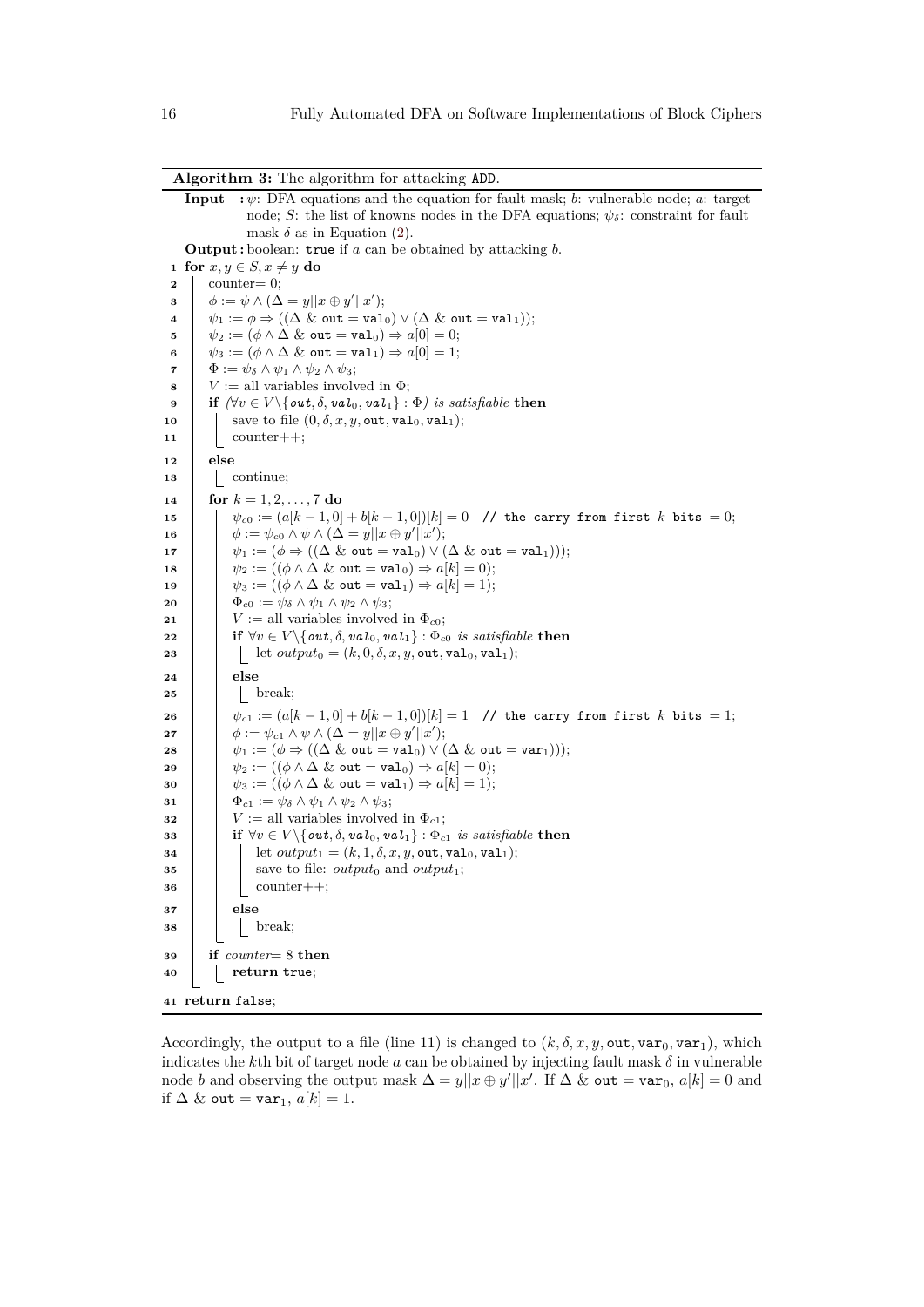<span id="page-16-1"></span>

| Cipher implementation            | <b>SIMON</b> | <b>SPECK</b> | AES     | PRIDE          |
|----------------------------------|--------------|--------------|---------|----------------|
| $\#$ of lines of code (unrolled) | 1.272        | 663          | 2,057   | 1590           |
| $\#$ of nodes in DFG             | 1,595        | 843          | 2,060   | 1763           |
| $\#$ of edges in DFG             | 2,709        | 1,562        | 3,209   | 2586           |
| evaluation time (min)            | 17.2         | 9.8          | 298.7   | 4.6            |
| fault attack found               | TBM14        | new          | [Gir05] | new            |
| $#$ of known nodes before attack | 66           | 32           | 69      | 16             |
| $\#$ of known nodes after attack | 162          | 117          | 149     | 196            |
| $\#$ of round keys found         | 2            | 2            |         | $\overline{2}$ |

**Table 4:** Evaluation by TADA on different implementations.

### <span id="page-16-0"></span>**5 Evaluation**

In this section, we will present evaluations of four ciphers using TADA: SIMON [\[BTCS](#page-21-1)+15],  $SPECK$  [\[BTCS](#page-21-1)<sup>+</sup>15], AES [\[DR02\]](#page-22-3) and PRIDE [\[ADK](#page-20-4)<sup>+</sup>14]. Results are summarized in Table [4.](#page-16-1) More details are presented in Appendix [D.](#page-25-1) The analysis was done on a standard laptop computer with Intel Haswell family CORE i7 and 8 GB RAM. For SPECK and PRIDE, we were able to find implementation specific attacks that have not been presented yet, since it is not possible to identify such attack from the cipher-level. For AES and SIMON, previously published DFA [\[Gir05,](#page-22-11) [TBM14\]](#page-23-4) were found.

It is to be noted that while AES uses a full key length in each round, SIMON, SPECK and PRIDE only use half of it. Therefore, for a full key recovery, it is necessary to attack consecutive two rounds of these ciphers. The first step is to recover the last round key, then peel-off this round, and continue with the attack on the penultimate round.

**SIMON.** SIMON is an ultra-lightweight block cipher, based on the balanced Feistel structure. It supports block sizes from 32 up to 128 bits, with key sizes ranging from 64 to 256 bits. Number of rounds depends on the key size, and ranges between 32 and 72. In each round, it uses three operations – bitwise AND, bitwise shift, and XOR. Schematic of SIMON is depicted in Figure [3\(](#page-17-1)a).

For SIMON implementation<sup>[4](#page-16-2)</sup>, TADA found 8 vulnerable bitwise AND instructions that are all exploitable. The last round key and the second last round key were recovered. This attack is the same attack as state of the art DFA on SIMON [\[TBM14\]](#page-23-4).

**SPECK.** Similarly to SIMON, it is an ultra-lightweight block cipher. It offers the same block and key sizes, however the number of rounds ranges from 22 to 34. It follows ARX structure – each round consists of a modular addition, rotations, and XORs. Schematic of SPECK is depicted in Figure [3\(](#page-17-1)b).

For SPECK implementation<sup>4</sup>, TADA found 11 vulnerable instructions, among which 9 are exploitable. These 9 consist of 8 additions (with carry) and 1 multiplication. The other 2 vulnerable instructions are additions with carry which can only give 7 bits of the target nodes. Details are summarized in Table [5.](#page-18-1) Here "keyx[y]" denotes the  $(y + 1)$ th byte of round key in round *x*.

The attack on multiplication is novel and implementation specific. This particular multiplication instruction (no. 595 in Table [5\)](#page-18-1) multiplies a value with constant 8, which corresponds to 3−bit rotation to the left in the second last round of the cipher design. Attack details output by TADA suggests fault masks 0*x*10*,* 0*x*40 for retrieving the 0th and 1st bit of target node and 0*x*08 for retrieving the 2 − 7th bits. If a fault mask 0*x*08 is injected in the constant 8, the operation will be changed to multiplication by 0. We emphasize that such attack cannot be seen from a cipher design level, which only shows the rotations, but leaves it to implementer on how to realize them. Normally, rotation is a linear operation and therefore, cannot be attacked by DFA – the input and output difference would remain the same, it would only change the position, giving no information on the processed data. We note that multiplication by 8 is not the only way to implement

<span id="page-16-2"></span><sup>4</sup>[https://github.com/openluopworld/simon\\_speck\\_on\\_avr/tree/master/AVR](https://github.com/openluopworld/simon_speck_on_avr/tree/master/AVR)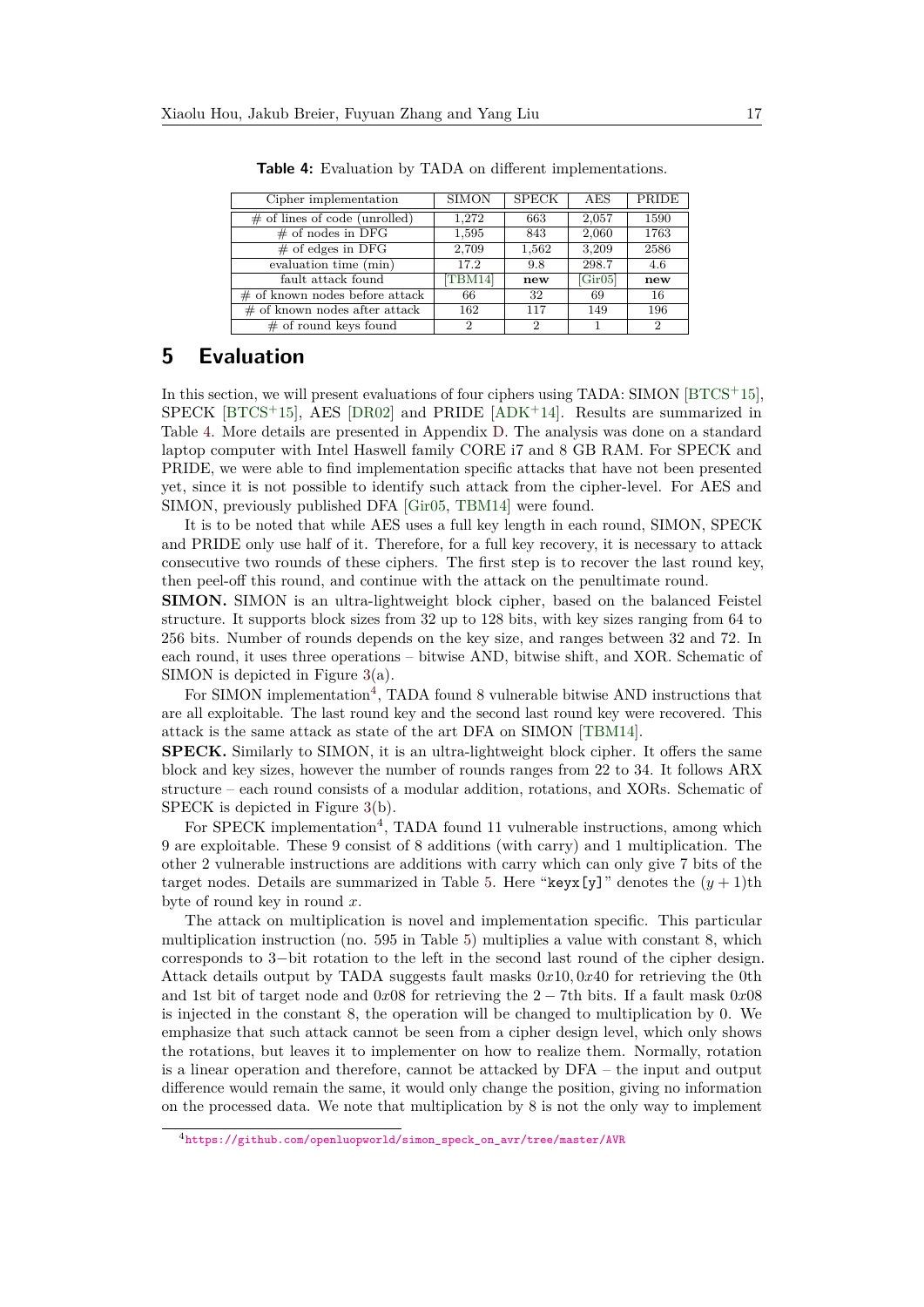<span id="page-17-1"></span>

**Figure 3:** Schematic of one round of (a) SIMON and (b) SPECK block cipher.

<span id="page-17-2"></span>

**Figure 4:** Schematic of one round of (a) AES and (b) PRIDE block cipher.

3−bit rotation. Only after the implementation analysis by TADA, one can observe the vulnerability caused by using the multiplication by a constant.

<span id="page-17-0"></span>*Remark* 4*.* If we consider the attack to be successful with only 7 bits recovered, the analysis time on SPECK is reduced to 1*.*9 minutes. In such case, TADA gave us the state-of-the-art attack published in [\[TBM14\]](#page-23-4). It found 8 vulnerable addition (with carry) operations, recovered the last round key and the second last round key. But 2 bits of brute force is required. Details are outlined in Table [9.](#page-27-0)

**AES.** AES is the current NIST standard for symmetric cryptography and therefore, widely used in real world applications. The block size of AES is 128 bits, while the key sizes can be chosen between 128, 192, and 256-bit variants. Number of rounds varies accordingly, and can be either 10, 12, or 14. It is based on substitution-permutation network structure (SPN) and consists of four operations per round: AddRoundKey, SubBytes, MixColumns, and ShiftRows. Schematic of AES is depicted in Figure  $4(a)$  $4(a)$  (picture was drawn with a usage of library from [\[Jea16\]](#page-22-12)).

For AES implementation taken from Ecrypt II public repository<sup>[5](#page-17-3)</sup>, TADA found the same attack as in [\[Gir05\]](#page-22-11). The attack takes advantage of SubBytes operation, implemented as a table lookup, which is the only non-linear part of the algorithm. With successful attacks on 16 table lookups, TADA recovered the last round key.

**PRIDE.** As another SPN representative, we have chosen lightweight cipher PRIDE. The block size is 64 bits, while the key size is 128 bits. Number of rounds is 20, where the first 19 rounds are identical and the last round ends with a substitution layer. In the implementation taken from public repository<sup>[6](#page-17-4)</sup>, the Sbox is implemented in algebraic form, therefore, unlike in AES implementation, no table lookup is necessary. Details on this implementation are shown in Appendix [C.](#page-25-2) Schematic of PRIDE is depicted in Figure [4\(](#page-17-2)b).

TADA found a new attack that exploits the bitwise AND operations, which are used for the implementation of Sbox (see Appendix [C\)](#page-25-2). 10 of such operations are analyzed and exploited, revealing the last two round keys.

<span id="page-17-3"></span><sup>5</sup>[https://perso.uclouvain.be/fstandae/source\\_codes/lightweight\\_ciphers/source/AES.asm](https://perso.uclouvain.be/fstandae/source_codes/lightweight_ciphers/source/AES.asm)

<span id="page-17-4"></span> $^6$ [https://github.com/FreeDisciplina/BlockCiphersOnAVR/tree/master/PRIDE\\_64\\_128\\_AVR](https://github.com/FreeDisciplina/BlockCiphersOnAVR/tree/master/PRIDE_64_128_AVR)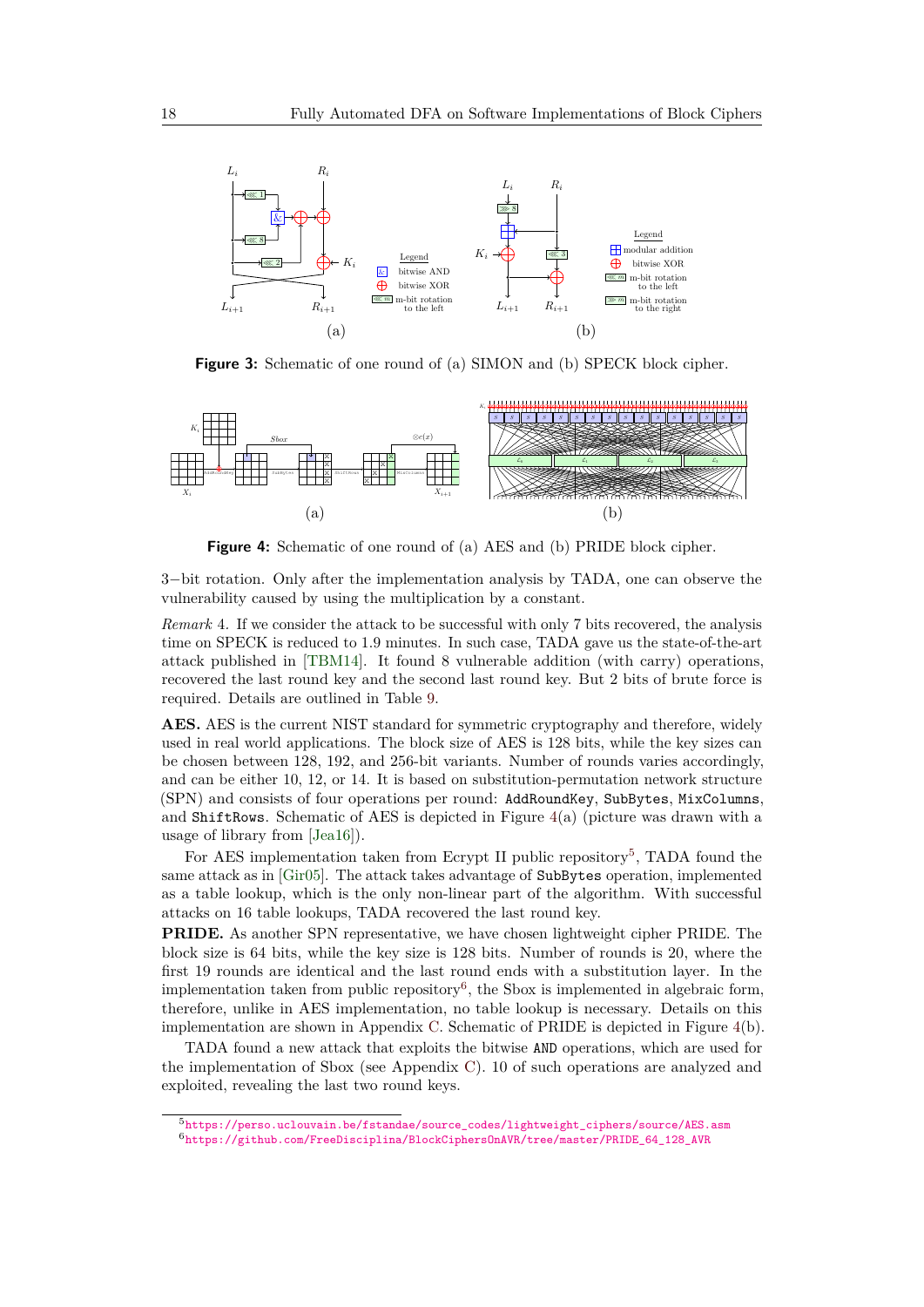<span id="page-18-1"></span>**Table 5:** Attack on SPECK found by TADA - Each row corresponds to a vulnerable instruction with sequence number "No." and operation with "Mnemonics" such that after the attack on this instruction, the number of known nodes is given by " $#$  of known nodes" and the key nodes that are retrieved are given by the last column.

| No. | Mnemonics | $#$ of known<br>nodes | Key nodes recovered |
|-----|-----------|-----------------------|---------------------|
| 606 | ADD       | 43                    | key22[0]            |
| 607 | ADC       | 52                    | key22[1]            |
| 608 | ADC       | 63                    | key22[2]            |
| 578 | ADD       | 72                    |                     |
| 579 | ADC       | 81                    | key21[1]            |
| 580 | ADC       | 90                    | key21[2]            |
| 595 | MUL       | 99                    | key21[0], key22[3]  |
| 550 | ADD       | 108                   |                     |
| 551 | ADC       | 117                   | key21[3]            |

### <span id="page-18-0"></span>**6 Countermeasure implementation based on TADA**

An important decision when implementing a countermeasure is how many rounds should be protected. As some techniques, such as round redundancy, are relatively expensive ( $> 2 \times$ time/space overhead), it is vital to know the minimal protection threshold. Especially since there have been proposals targeting middle rounds of AES [\[PY06,](#page-23-10) [DFL11\]](#page-21-12) and DES [\[Riv09b\]](#page-23-11). To show the practicality of the attack information outputted by TADA, we will explain how to determine the number of rounds that have to be protected to make the found attacks ineffective.

In general, it can be assumed that the best differential cryptanalysis to date gives a good overview of the possibilities of DFA on internal rounds, since DFA is essentially a differential cryptanalysis on a reduced-round cipher. Therefore, in [\[PY06\]](#page-23-10), the authors suggested a combination of these two techniques to attack round  $R-5$ . Since in our approach we consider DFA in its pure form, the question reduces to how to achieve the fault found by TADA by injecting faults in earlier rounds without causing collisions<sup>[7](#page-18-2)</sup>. To determine the number of rounds that need to be protected against DFA for a cryptographic implementation, we have designed an addition to TADA that implements Algorithm [4.](#page-19-1) Here we utilize the attacks found in Section [5](#page-16-0) and refer to the nodes that were proven to reveal the key information when faulted as *exploitable*. Since the DFG is already constructed at the beginning step of the analysis with TADA , the algorithm checks the relationships between the nodes to identify the possible collisions. For each exploitable node *b* and its parent *p*, Algorithm [4](#page-19-1) checks if *p* affects *b* with a collision by analyzing pairs of nodes *x, y* that are both parents of *b* and children of *p*: a collision appears when there is no parent-child relationship between *x, y*; in other words, they lie in different paths from *p* to *b*. The output is a set of nodes *P* that affect the exploitable node *b* without a collision, effectively determining the earliest round that can be attacked by the given DFA attack.

Since TADA allows assembly code annotations, with the usage of Algorithm [4](#page-19-1) it is advised to use the "round" annotation so that it can be easily determined in which round is the node  $p \in P$  located. After running the algorithm on exploitable nodes from Section [5,](#page-16-0) we obtained the information about the earliest possible rounds to be attacked, stated in Table [6.](#page-19-2) This information can be used for deciding on countermeasure implementation, and afterwards, for verification whether the protection was implemented correctly, thus extending the use cases of TADA greatly. Moreover, such information also helps to find more efficient attacker model, reducing the number of faults. To illustrate the amount of resources that can be saved by taking the information from Table [6](#page-19-2) into account, it is  $\geq 60\%$  of resources in case of AES-128, 80% in case of PRIDE,  $\geq 81\%$  in case of SPECK,

<span id="page-18-2"></span><sup>7</sup>By collision we understand reaching the exploitable node (found by TADA) by propagating through two different paths in the DFG.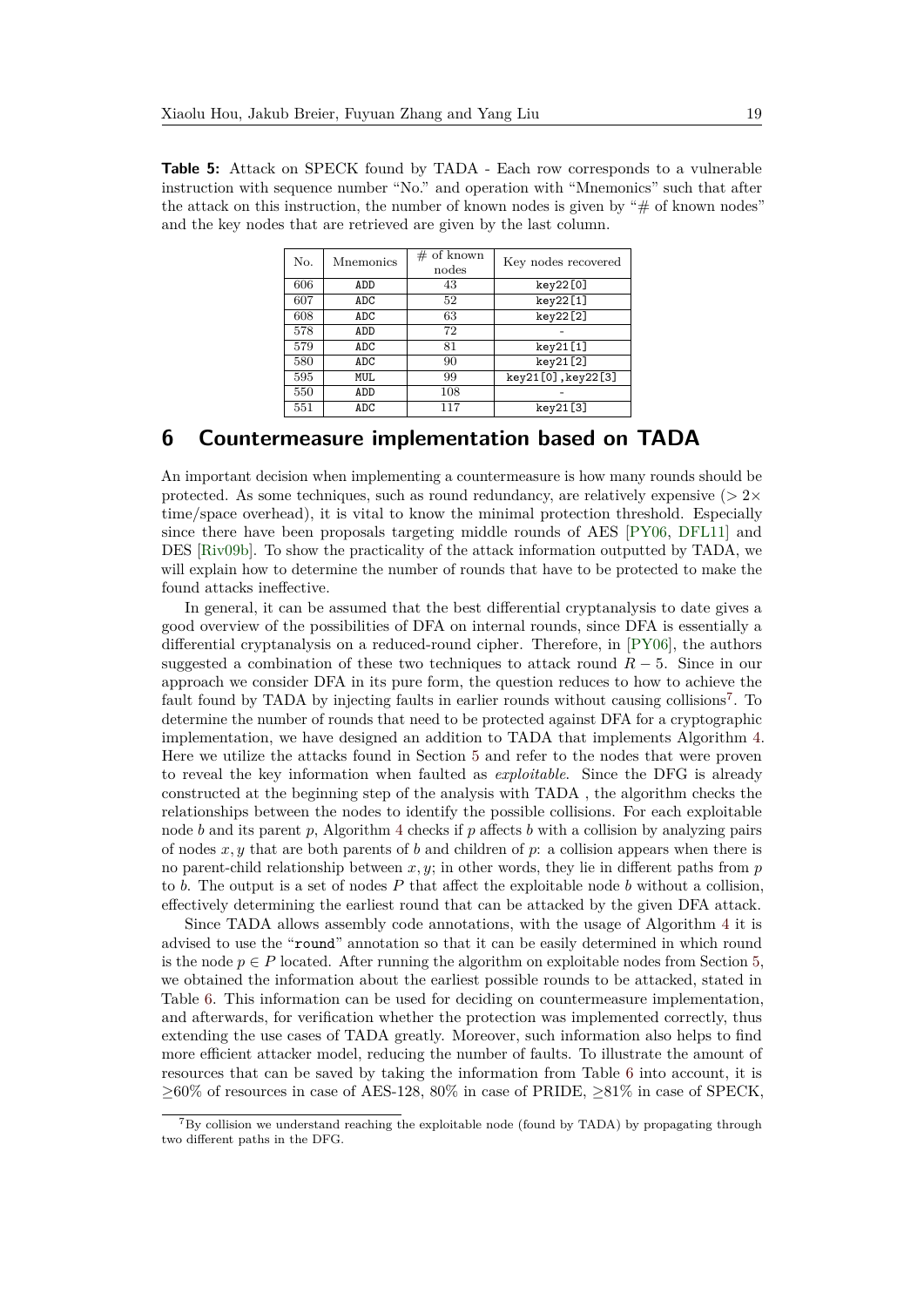**Algorithm 4:** The algorithm for finding vulnerable nodes in earlier rounds.

**Input** : DFG: customized data flow graph corresponding to  $\mathcal{F}$ ; *a*: target node; *b*: exploitable node found by TADA. **Output :**  $P$  : set of parent nodes of  $b$  which are vulnerable. **<sup>1</sup> for** *p: parents of b* **do 2 if**  $a \neq b$  *and*  $p$  *is a parent of*  $b$  **then 3 continue**;

 isCollision := *f alse*; **for** *x: parents of b and children of p* **do for** *y:* parents of *b* **and** children of  $p$ *;*  $x \neq y$  **do if** *x is not a parent of y and y is not a parent of x* **then**  $\mathbf{8}$  | | | isCollision := *true*; **<sup>9</sup>** break; **if** *not isCollision* **then** *P*.add(*p*); **return** *P*;

<span id="page-19-2"></span><span id="page-19-1"></span>**Table 6:** Results of running Algorithm [4](#page-19-1) on exploitable nodes found in Section [5.](#page-16-0) *R* denotes the number of rounds for each cipher.

| Cipher implementation    SIMON   SPECK   AES   PRIDE                                            |  |  |
|-------------------------------------------------------------------------------------------------|--|--|
| Earliest round attacked $\parallel$ $R-2$ $\parallel$ $R-3$ $\parallel$ $R-3$ $\parallel$ $R-3$ |  |  |

and  $\geq 90\%$  in case of SIMON.

In the following, we will focus on AES, where an optimal single fault DFA attack was already found [\[TM09\]](#page-24-2), making the comparison easy. Table [7](#page-19-3) shows the number of vulnerable nodes found by Algorithm [4](#page-19-1) in earlier rounds. The result matches the expectation, where in total 16 nodes were identified in round 8 that spread into the full state at the input of the last Sbox. This is aligned with the optimal attack in [\[TM09\]](#page-24-2). However, it is also important to stress that in round 7, there are 64 nodes allow a fault attack, each of them spreading into 4 bytes in the last Sbox input. It means that rounds 7*,* 8*,* 9*,* 10 have to be countermeasure-protected, saving over 60% resources when considering the minimal countermeasure (the last round does not contain the MixColumns operation and therefore, is significantly smaller). The results for the three remaining cipher implementations are provided in Appendix [E.](#page-26-1)

# <span id="page-19-0"></span>**7 Conclusions**

In this work, we proposed a method for fully automated DFA attack on assembly implementations of symmetric key cryptographic algorithms. The automation of this approach was implemented in *TADA – Tool for Automated DFA on Assembly.* To show the practicality of TADA, we presented novel implementation-specific attacks on SPECK, and PRIDE that were not published before. We also provided evaluation on AES and SIMON, where TADA was able to find existing DFA attack published in literature.

<span id="page-19-3"></span>In the future, we would like to implement a multi-fault adversarial model, allowing injecting more than one fault during one encryption/decryption routine. Such model is

**Table 7:** Results of analysing AES-128 implementation using Algorithm [4.](#page-19-1)

| Round                          |  |  |  |  |  |  |  |
|--------------------------------|--|--|--|--|--|--|--|
| $\#$ of vulnerable nodes       |  |  |  |  |  |  |  |
| Affects $\#$ exploitable nodes |  |  |  |  |  |  |  |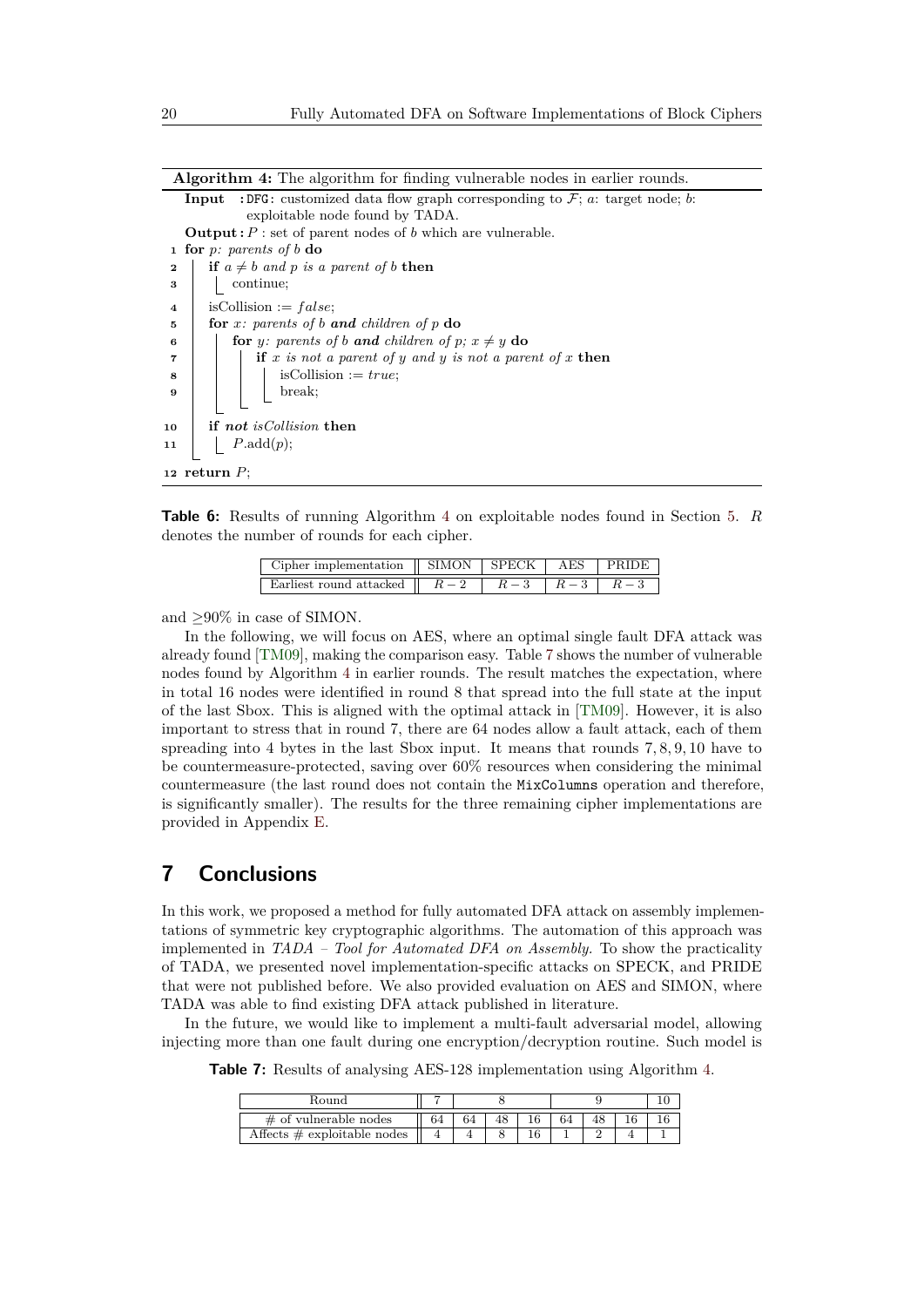necessary for defeating wide range of fault countermeasures based on redundancy. Another line of interesting future work would be to extend the analysis to different ISAs. This would allow to compare the same code written in C, compiled for different architectures, providing insights on how the vulnerabilities differentiate among various ISAs.

### **References**

- <span id="page-20-5"></span>[ABPS14] Giovanni Agosta, Alessandro Barenghi, Gerardo Pelosi, and Michele Scandale. Differential fault analysis for block ciphers: An automated conservative analysis. In *Proceedings of the 7th International Conference on Security of Information and Networks*, SIN '14, New York, USA, 2014. ACM.
- <span id="page-20-4"></span>[ADK<sup>+</sup>14] Martin R Albrecht, Benedikt Driessen, Elif Bilge Kavun, Gregor Leander, Christof Paar, and Tolga Yalçın. Block ciphers–focus on the linear layer (feat. pride). In *International Cryptology Conference*, pages 57–76. Springer, 2014.
- <span id="page-20-9"></span>[BCC<sup>+</sup>14] Julien Bringer, Claude Carlet, HervÃľ Chabanne, Sylvain Guilley, and Houssem Maghrebi. Orthogonal direct sum masking: A smartcard friendly computation paradigm in a code, with builtin protection against side-channel and fault attacks. Cryptology ePrint Archive, Report 2014/665, 2014. <http://eprint.iacr.org/2014/665>.
- <span id="page-20-6"></span>[BDF<sup>+</sup>14] Gilles Barthe, François Dupressoir, Pierre-Alain Fouque, Benjamin Grégoire, and Jean-Christophe Zapalowicz. Synthesis of fault attacks on cryptographic implementations. In *Proceedings of the 2014 ACM SIGSAC Conference on Computer and Communications Security*, pages 1016–1027. ACM, 2014.
- <span id="page-20-2"></span>[BECN<sup>+</sup>06] H. Bar-El, H. Choukri, D. Naccache, M. Tunstall, and C. Whelan. The Sorcerer's Apprentice Guide to Fault Attacks. *Proceedings of the IEEE*, 94(2):370–382, 2006.
- <span id="page-20-0"></span>[Ber08] Daniel J Bernstein. Chacha, a variant of salsa20. In *Workshop Record of SASC*, volume 8, 2008.
- <span id="page-20-7"></span>[BGV17] Arthur Beckers, Benedikt Gierlichs, and Ingrid Verbauwhede. Fault analysis of the chacha and salsa families of stream ciphers. *Lecture Notes in Computer Science*, 2017.
- <span id="page-20-8"></span>[BH16] Jakub Breier and Xiaolu Hou. Feeding two cats with one bowl: On designing a fault and side-channel resistant software encoding scheme (extended version). Cryptology ePrint Archive, Report 2016/931, 2016. [http://eprint.iacr.](http://eprint.iacr.org/2016/931) [org/2016/931](http://eprint.iacr.org/2016/931).
- <span id="page-20-3"></span>[BHB19] Jakub Breier, Xiaolu Hou, and Shivam Bhasin, editors. *Automated Methods in Cryptographic Fault Analysis*. Springer, 1st edition, Mar 2019.
- <span id="page-20-1"></span>[BHL18] Jakub Breier, Xiaolu Hou, and Yang Liu. Fault attacks made easy: Differential fault analysis automation on assembly code. *IACR Transactions on Cryptographic Hardware and Embedded Systems*, 2018(2):96–122, 2018.

This research was supported (in part) by following projects: NRF2016NCR-NCR002-026 (Smart Binary-Level Vulnerability Assessment For Cyber-Attack Prevention); NRF2018NCR-NSOE003-0001 (National Satellite Of Excellence In Trustworthy Software Systems); NRF2014NCR-NCR001-030 (Securify: A Compositional Approach Of Building Security Verified System).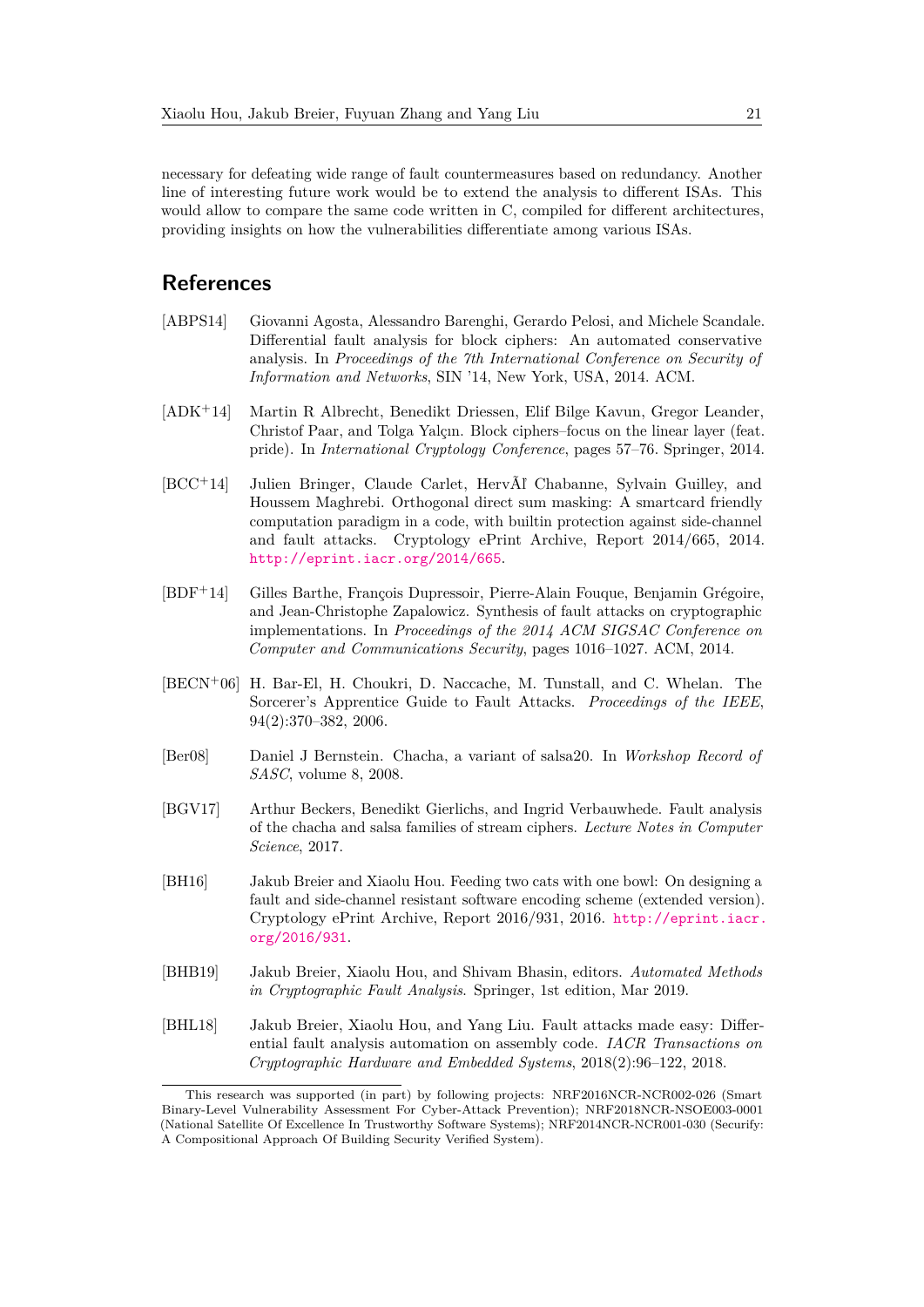- <span id="page-21-10"></span>[BJC15] Jakub Breier, Dirmanto Jap, and Chien-Ning Chen. Laser profiling for the back-side fault attacks: With a practical laser skip instruction attack on aes. In *Proceedings of the 1st ACM Workshop on Cyber-Physical System Security*, CPSS '15, pages 99–103, New York, NY, USA, 2015. ACM.
- <span id="page-21-2"></span>[BJK<sup>+</sup>16] Christof Beierle, Jérémy Jean, Stefan Kölbl, Gregor Leander, Amir Moradi, Thomas Peyrin, Yu Sasaki, Pascal Sasdrich, and Siang Meng Sim. The skinny family of block ciphers and its low-latency variant mantis. Cryptology ePrint Archive, Report 2016/660, 2016. <https://eprint.iacr.org/2016/660>.
- <span id="page-21-9"></span>[BM16] Sarani Bhattacharya and Debdeep Mukhopadhyay. Curious case of rowhammer: flipping secret exponent bits using timing analysis. In *International Conference on Cryptographic Hardware and Embedded Systems*, pages 602–624. Springer, 2016.
- <span id="page-21-0"></span>[BP17] Alex Biryukov and Leo Perrin. State of the art in lightweight symmetric cryptography. Cryptology ePrint Archive, Report 2017/511, 2017.
- <span id="page-21-4"></span>[BS91] Eli Biham and Adi Shamir. Differential cryptanalysis of des-like cryptosystems. In *Advances in Cryptology-CRYPTO*, volume 90, pages 2–21. Springer, 1991.
- <span id="page-21-3"></span>[BS97] Eli Biham and Adi Shamir. Differential fault analysis of secret key cryptosystems. In *Advances in Cryptology - CRYPTO '97*, pages 513–525. Springer, 1997.
- <span id="page-21-1"></span>[BTCS<sup>+</sup>15] R. Beaulieu, S. Treatman-Clark, D. Shors, B. Weeks, J. Smith, and L. Wingers. The simon and speck lightweight block ciphers. In *2015 52nd ACM/EDAC/IEEE Design Automation Conference (DAC)*, pages 1–6, June 2015.
- <span id="page-21-8"></span>[CLMFT14] Franck Courbon, Philippe Loubet-Moundi, Jacques JA Fournier, and Assia Tria. Adjusting laser injections for fully controlled faults. In *International workshop on constructive side-channel analysis and secure design*, pages 229–242. Springer, 2014.
- <span id="page-21-12"></span>[DFL11] Patrick Derbez, Pierre-Alain Fouque, and Delphine Leresteux. Meet-in-themiddle and impossible differential fault analysis on aes. In *International Workshop on Cryptographic Hardware and Embedded Systems*, pages 274–291. Springer, 2011.
- <span id="page-21-7"></span>[dMB08] Leonardo Mendonça de Moura and Nikolaj Bjørner. Z3: an efficient SMT solver. In *Proceedings of the 14th International Conference on Tools and Algorithms for Construction and Analysis of Systems (TACAS 2008), Budapest, Hungary*, pages 337–340, 2008.
- <span id="page-21-6"></span>[DMB11] Leonardo De Moura and Nikolaj Bjørner. Satisfiability modulo theories: Introduction and applications. *Commun. ACM*, 54(9):69–77, September 2011.
- <span id="page-21-11"></span>[DMM<sup>+</sup>13] Amine Dehbaoui, Amir-Pasha Mirbaha, Nicolas Moro, Jean-Max Dutertre, and Assia Tria. Electromagnetic glitch on the aes round counter. In Emmanuel Prouff, editor, *Constructive Side-Channel Analysis and Secure Design*, pages 17–31, Berlin, Heidelberg, 2013. Springer Berlin Heidelberg.
- <span id="page-21-5"></span>[DPP<sup>+</sup>16] Louis Dureuil, Guillaume Petiot, Marie-Laure Potet, Thanh-Ha Le, Aude Crohen, and Philippe de Choudens. Fissc: A fault injection and simulation secure collection. In *Computer Safety, Reliability, and Security: 35th International Conference, SAFECOMP 2016, Trondheim, Norway*, pages 3–11. Springer, 2016.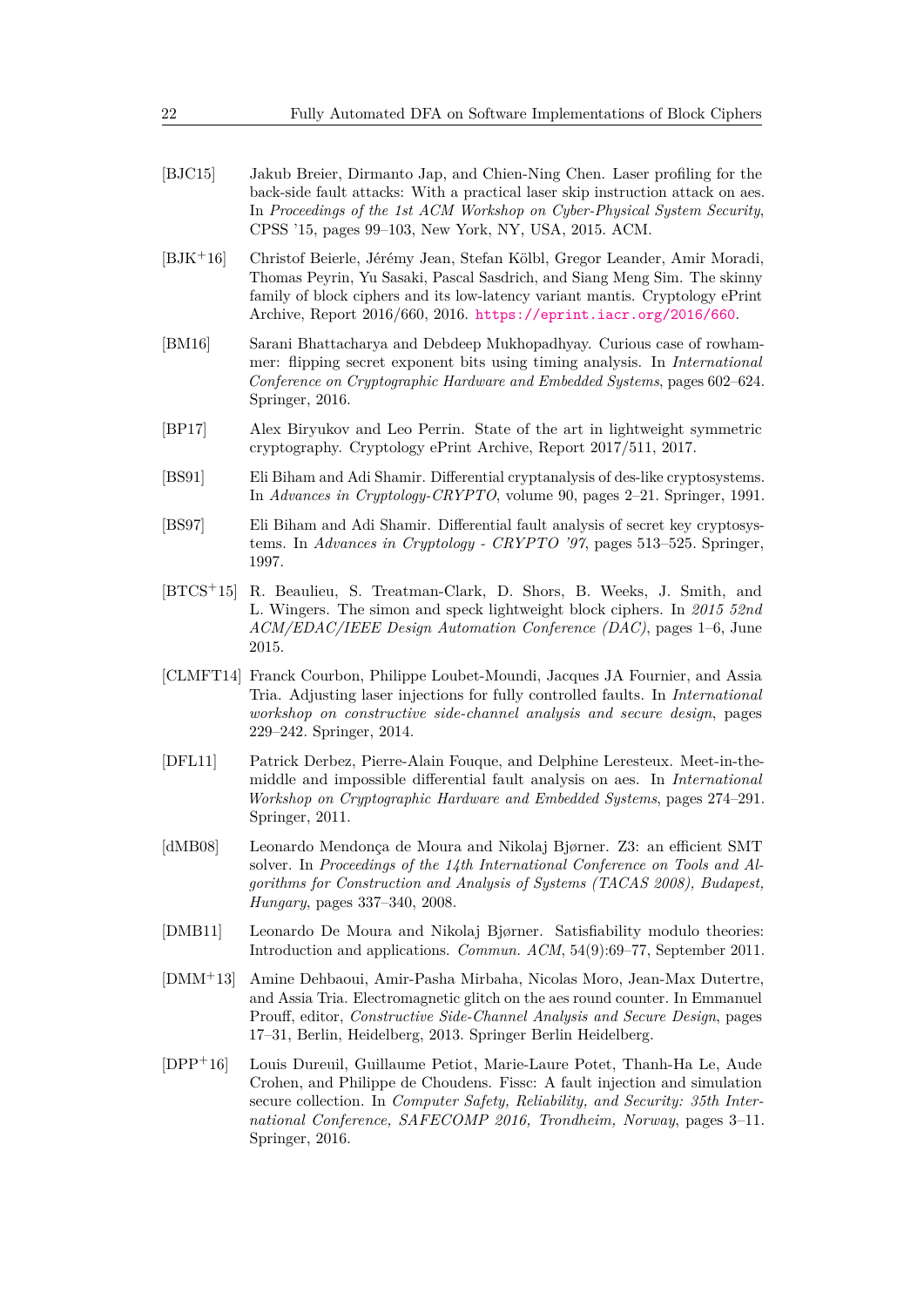- <span id="page-22-3"></span>[DR02] Joan Daemen and Vincent Rijmen. *The Design of Rijndael*. Springer-Verlag New York, Inc., Secaucus, NJ, USA, 2002.
- <span id="page-22-4"></span>[GBH<sup>+</sup>16] M. Gay, J. Burchard, J. Horacek, A.S.M. Ekossono, T. Schubert, B. Becker, I. Polian, and M Kreuzer. Small scale aes toolbox: Algebraic and propositional formulas, circuit implementations and fault equations. FCTRU, 2016. [http:](http://hdl.handle.net/2117/99210) [//hdl.handle.net/2117/99210](http://hdl.handle.net/2117/99210).
- <span id="page-22-11"></span>[Gir05] Christophe Giraud. Dfa on aes. In *Proceedings of the 4th International Conference on Advanced Encryption Standard*, AES'04, pages 27–41. Springer, 2005.
- <span id="page-22-10"></span>[GST12] Benedikt Gierlichs, Jörn-Marc Schmidt, and Michael Tunstall. Infective computation and dummy rounds: Fault protection for block ciphers without check-before-output. In Alejandro Hevia and Gregory Neven, editors, *Progress in Cryptology – LATINCRYPT 2012*, pages 305–321, Berlin, Heidelberg, 2012. Springer Berlin Heidelberg.
- <span id="page-22-1"></span>[HZFW15] Yuming Huo, Fan Zhang, Xiutao Feng, and Li-Ping Wang. Improved differential fault attack on the block cipher speck. In *Fault Diagnosis and Tolerance in Cryptography (FDTC), 2015 Workshop on*, pages 28–34. IEEE, 2015.
- <span id="page-22-5"></span>[JB15] Dirmanto Jap and Jakub Breier. Differential fault attack on lea. In Ismail Khalil, Erich Neuhold, A Min Tjoa, Li Da Xu, and Ilsun You, editors, *Information and Communication Technology*, pages 265–274, Cham, 2015. Springer International Publishing.
- <span id="page-22-12"></span>[Jea16] Jérémy Jean. TikZ for Cryptographers. [https://www.iacr.org/authors/](https://www.iacr.org/authors/tikz/) [tikz/](https://www.iacr.org/authors/tikz/), 2016.
- <span id="page-22-6"></span>[JLSH13] Kitae Jeong, Yuseop Lee, Jaechul Sung, and Seokhie Hong. Improved differential fault analysis on present-80/128. *International Journal of Computer Mathematics*, 90(12):2553–2563, 2013.
- <span id="page-22-7"></span>[JT12] Marc Joye and Michael Tunstall. *Fault Analysis in Cryptography*. Springer Publishing Company, Incorporated, 2012.
- <span id="page-22-0"></span>[KJJ99] Paul Kocher, Joshua Jaffe, and Benjamin Jun. Differential power analysis. In *Advances in Cryptology — CRYPTO' 99: 19th Annual International Cryptology Conference, California, USA*, pages 388–397. Springer, 1999.
- <span id="page-22-8"></span>[Koc96] Paul C. Kocher. Timing attacks on implementations of diffie-hellman, rsa, dss, and other systems. In *Proceedings of the 16th Annual International Cryptology Conference on Advances in Cryptology*, CRYPTO '96, pages 104–113, London, UK, UK, 1996. Springer-Verlag.
- <span id="page-22-9"></span>[KPB<sup>+</sup>17] SV Dilip Kumar, Sikhar Patranabis, Jakub Breier, Debdeep Mukhopadhyay, Shivam Bhasin, Anupam Chattopadhyay, and Anubhab Baksi. A practical fault attack on arx-like ciphers with a case study on chacha20. In *2017 Workshop on Fault Diagnosis and Tolerance in Cryptography, FDTC, Taipei, Taiwan*, 2017.
- <span id="page-22-2"></span>[KRH17] Punit Khanna, Chester Rebeiro, and Aritra Hazra. XFC: A Framework for eXploitable Fault Characterization in Block Ciphers. In *Proceedings of the 54th Annual Design Automation Conference 2017*, DAC '17, pages 8:1–8:6. ACM, 2017.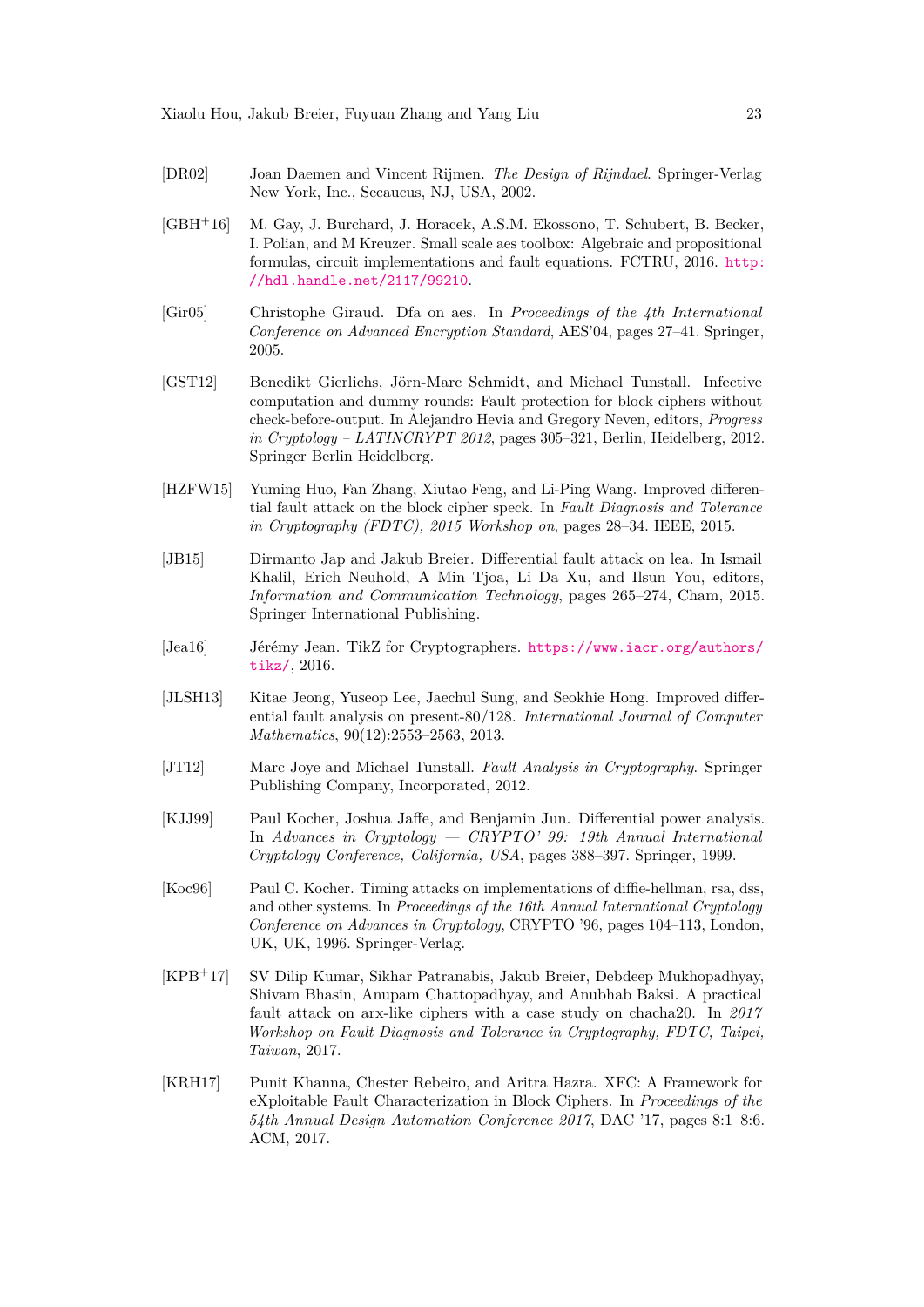- <span id="page-23-9"></span>[LCFS17] Benjamin Lac, Anne Canteaut, Jacques J.A. Fournier, and Renaud Sirdey. Thwarting fault attacks using the internal redundancy countermeasure (irc). Cryptology ePrint Archive, Report 2017/910, 2017. [http://eprint.iacr.](http://eprint.iacr.org/2017/910) [org/2017/910](http://eprint.iacr.org/2017/910).
- <span id="page-23-2"></span>[MDH<sup>+</sup>13] N. Moro, A. Dehbaoui, K. Heydemann, B. Robisson, and E. Encrenaz. Electromagnetic fault injection: Towards a fault model on a 32-bit microcontroller. In *2013 Workshop on Fault Diagnosis and Tolerance in Cryptography*, pages 77–88, Aug 2013.
- <span id="page-23-7"></span>[MHA<sup>+</sup>15] Baolei Mao, Wei Hu, Alric Althoff, Janarbek Matai, Jason Oberg, Dejun Mu, Timothy Sherwood, and Ryan Kastner. Quantifying timing-based information flow in cryptographic hardware. In *Proceedings of the IEEE/ACM International Conference on Computer-Aided Design*, ICCAD '15, pages 552–559, Piscataway, NJ, USA, 2015. IEEE Press.
- <span id="page-23-10"></span>[PY06] Raphael C-W Phan and Sung-Ming Yen. Amplifying side-channel attacks with techniques from block cipher cryptanalysis. In *International Conference on Smart Card Research and Advanced Applications*, pages 135–150. Springer, 2006.
- <span id="page-23-8"></span>[PYGS16] Conor Patrick, Bilgiday Yuce, Nahid Farhady Ghalaty, and Patrick Schaumont. Lightweight fault attack resistance in software using intra-instruction redundancy. Cryptology ePrint Archive, Report 2016/850, 2016. [http:](http://eprint.iacr.org/2016/850) [//eprint.iacr.org/2016/850](http://eprint.iacr.org/2016/850).
- <span id="page-23-5"></span>[Riv09a] Matthieu Rivain. Differential fault analysis on des middle rounds. In Christophe Clavier and Kris Gaj, editors, *Cryptographic Hardware and Embedded Systems - CHES 2009: 11th International Workshop Lausanne, Switzerland, September 6-9, 2009 Proceedings*, pages 457–469, Berlin, Heidelberg, 2009. Springer Berlin Heidelberg.
- <span id="page-23-11"></span>[Riv09b] Matthieu Rivain. Differential fault analysis on des middle rounds. In *Cryptographic Hardware and Embedded Systems-CHES 2009*, pages 457–469. Springer, 2009.
- <span id="page-23-1"></span>[RRHB19] Indrani Roy, Chester Rebeiro, Aritra Hazra, and Swarup Bhunia. Safari: Automatic synthesis of fault-attack resistant block cipher implementations. *IEEE Transactions on Computer-Aided Design of Integrated Circuits and Systems*, 2019.
- <span id="page-23-3"></span>[SD15] Mark Seaborn and Thomas Dullien. Exploiting the dram rowhammer bug to gain kernel privileges. *Black Hat*, 15, 2015.
- <span id="page-23-6"></span>[Sha49] C. E. Shannon. Communication theory of secrecy systems. *The Bell System Technical Journal*, 28(4):656–715, Oct 1949.
- <span id="page-23-0"></span>[SMD18] Sayandeep Saha, Debdeep Mukhopadhyay, and Pallab Dasgupta. Expfault: An automated framework for exploitable fault characterization in block ciphers. Cryptology ePrint Archive, Report 2018/295, 2018. [https://eprint.iacr.](https://eprint.iacr.org/2018/295) [org/2018/295](https://eprint.iacr.org/2018/295).
- <span id="page-23-4"></span>[TBM14] H. Tupsamudre, S. Bisht, and D. Mukhopadhyay. Differential fault analysis on the families of simon and speck ciphers. In *2014 Workshop on Fault Diagnosis and Tolerance in Cryptography*, pages 40–48, Sept 2014.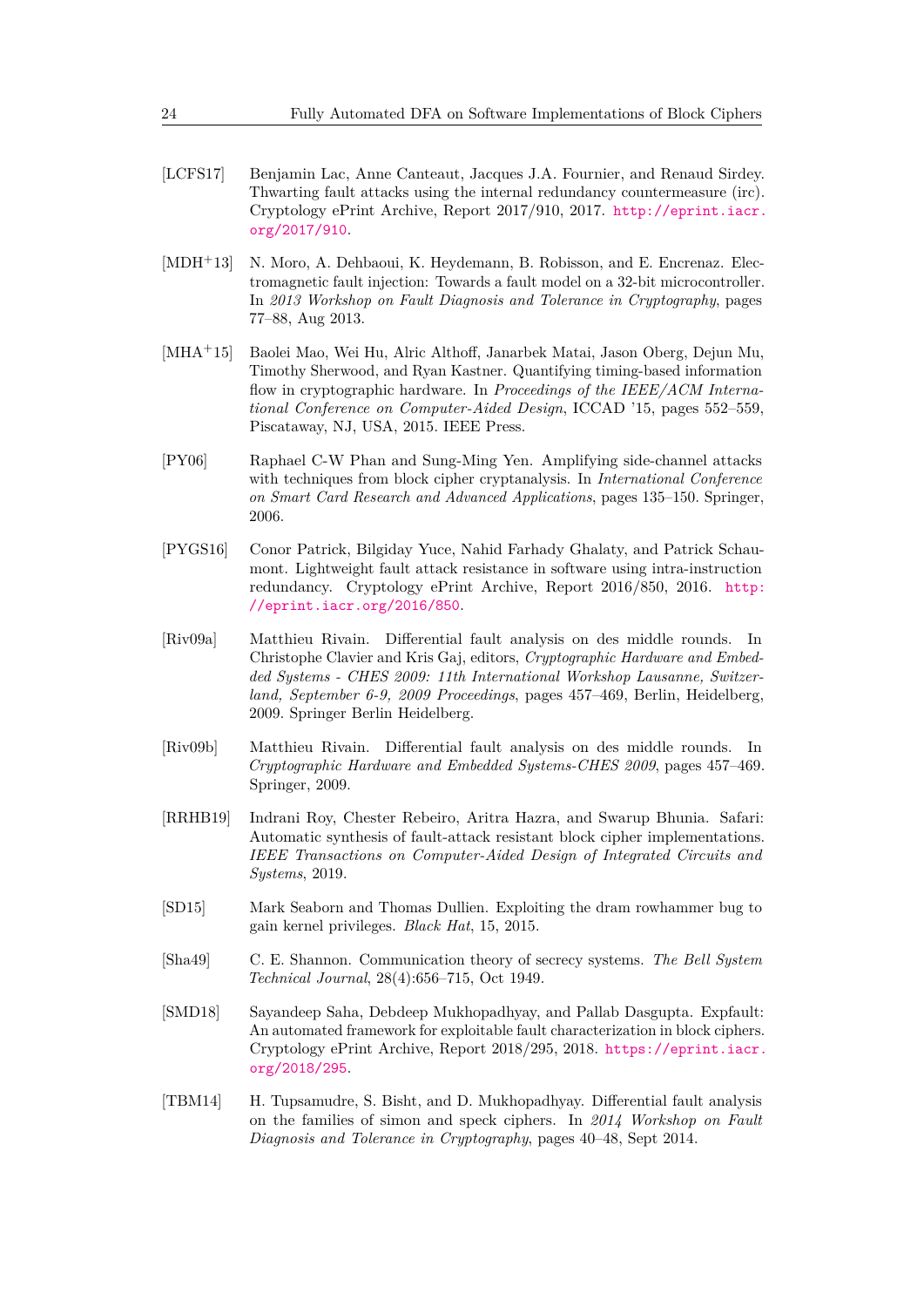- <span id="page-24-2"></span>[TM09] Michael Tunstall and Debdeep Mukhopadhyay. Differential fault analysis of the advanced encryption standard using a single fault. Cryptology ePrint Archive, Report 2009/575, 2009.
- <span id="page-24-1"></span>[ZGZ<sup>+</sup>16] Fan Zhang, Shize Guo, Xinjie Zhao, Tao Wang, Jian Yang, Francois-Xavier Standaert, and Dawu Gu. A framework for the analysis and evaluation of algebraic fault attacks on lightweight block ciphers. *IEEE Transactions on Information Forensics and Security*, 11(5):1039–1054, 2016.
- <span id="page-24-0"></span>[ZZG<sup>+</sup>13] Fan Zhang, Xinjie Zhao, Shize Guo, Tao Wang, and Zhijie Shi. Improved algebraic fault analysis: A case study on piccolo and applications to other lightweight block ciphers. In *International Workshop on Constructive Side-Channel Analysis and Secure Design*, pages 62–79. Springer, 2013.

# <span id="page-24-3"></span>**A Attack details for F***ex*

Here we present more details output by TADA for  $\mathcal{F}_{ex}$  (in Table [2\)](#page-9-2). Table [8](#page-24-4) summaries the attack details on vulnerable instruction 4. After the analysis of instruction 4, both key bytes are recovered and the cipher is broken. Figure [5](#page-25-0) shows the updated DFG after the attack on instruction 4. We can see that all the nodes are known now.

<span id="page-24-4"></span>**Table 8:** Summary of TADA output for DFA attacks on  $\mathcal{F}_{ex}$  in Table [2](#page-9-2) (values of  $x, \text{out}, \text{var}_0, \text{var}_1$  are in hexadecimal format)

| target | vulnerable | $(k, \delta, x, \text{out}, \text{val}_0, \text{val}_1)$                                                                                                                                                                                                                                                                              | retrieved |
|--------|------------|---------------------------------------------------------------------------------------------------------------------------------------------------------------------------------------------------------------------------------------------------------------------------------------------------------------------------------------|-----------|
| node   | node       |                                                                                                                                                                                                                                                                                                                                       | key byte  |
| r1(1)  | r0(0)      | (0, 1, r0(5), 0x01, 0x00, 0x01)<br>(1, 2, r0(5), 0x02, 0x00, 0x02)<br>(2, 4, r0(5), 0x04, 0x00, 0x04)<br>(3, 8, r0(5), 0x28, 0x00, 0x08)<br>$(4, 16, \texttt{r0(5)}, 0x10, 0x00, 0x10)$<br>$(5, 32, \texttt{r0(5)}, 0x20, 0x00, 0x20)$<br>$(6, 64, \texttt{r0(5)}, 0x40, 0x00, 0x40)$<br>$(7, 128, \texttt{r0(5)}, 0x80, 0x00, 0x80)$ | key1[1]   |
| r0(0)  | r1(1)      | (0, 1, r0(5), 0x01, 0x00, 0x01)<br>(1, 2, r0(5), 0x02, 0x00, 0x02)<br>(2, 4, r0(5), 0x04, 0x00, 0x04)<br>(3, 8, r0(5), 0x08, 0x00, 0x08)<br>$(4, 16, \texttt{r0(5)}, 0x10, 0x00, 0x10)$<br>(5, 32, r0(5), 0x20, 0x00, 0x20)<br>(6, 64, r0(5), 0x40, 0x00, 0x40)<br>$(7, 128, \texttt{r0(5)}, 0x80, 0x00, 0x80)$                       | key1[0]   |

### <span id="page-24-5"></span>**B Algorithm for attacking table lookup**

In this part, we detail the algorithm for attacking Sbox implemented as a table lookup.

The algorithm aims to construct the 8 pairs  $(\delta_1, \Delta_1), (\delta_2, \Delta_2), \ldots, (\delta_8, \Delta_8)$ , where  $\delta_i(1 \leq i \leq 8)$  are 8 different fault masks that satisfy the constraint given in Equation [\(3\)](#page-24-6), and  $\Delta_i (1 \leq j \leq 8)$  denote the corresponding output masks. First we identify the variables that change when input mask  $\delta$  changes and store them in list (lines 1 – 4). Next we make 8 copies of  $\phi$  (line 9). They are identical to  $\phi$  except for the variables in list, which are replaced by 8 different variables in each of the 8 copies. For example, *δ* is replaced by  $\delta_1, \delta_2, \ldots, \delta_8$  in  $\phi_1, \phi_2, \ldots, \phi_8$  respectively. If the attack on the *k*th bit is successful,  $(k, x)$ is saved to file (line  $16 - 18$ ).

<span id="page-24-6"></span>
$$
(\delta_1 = 1) \land (\delta_2 = 2) \land (\delta_3 = 4) \land (\delta_4 = 8) \land (\delta_5 = 16) \land (\delta_6 = 32) \land (\delta_7 = 64) \land (\delta_8 = 128).
$$
 (3)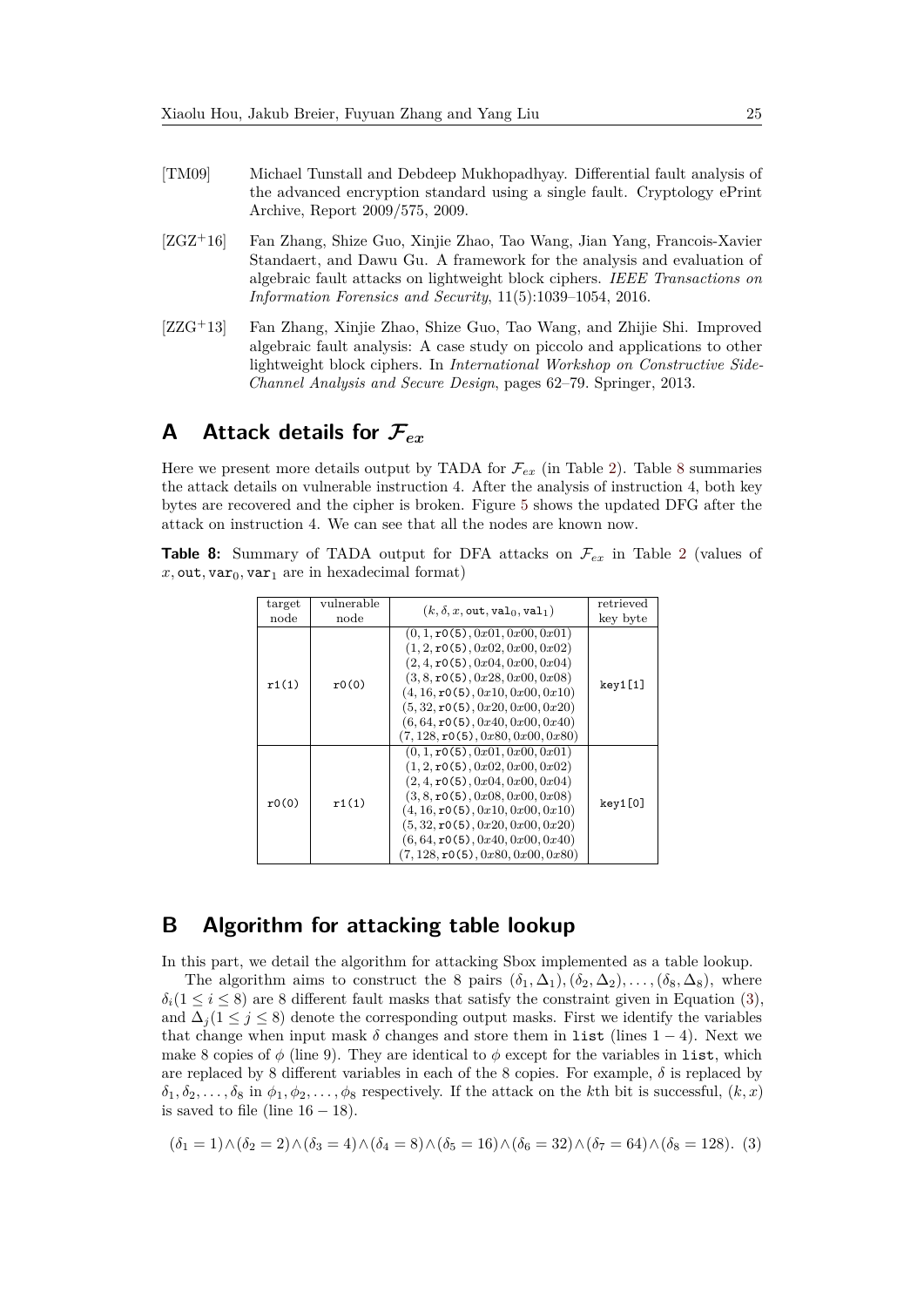<span id="page-25-0"></span>

**Figure 5:** Updated graph generated by TADA after two successful attacks on vulnerable instruction 4 of example cipher  $\mathcal{F}_{ex}$  in Table [2.](#page-9-2)

This pair  $(k, x)$  means that by flipping the bits of vulnerable node *b* and observing the change in the known node  $x$ , the eight pairs of input and output masks can uniquely identify the *k*th bit of *a*. If all 8 bits of the target node *a* can be obtained by attacking vulnerable node *b*, the algorithm returns true (line  $19 - 20$ ).

# <span id="page-25-2"></span>**C PRIDE Sbox implementation**

The equations for Sbox of PRIDE  $[ADK^+14]$  $[ADK^+14]$  are as follows:

$$
A = c \oplus (a \& b) \tag{4}
$$

$$
B = d \oplus (b\&c) \tag{5}
$$

$$
C = a \oplus (A \& B) \tag{6}
$$
  
\n
$$
D = b \oplus (B \& C), \tag{7}
$$

where the input is a 4-bit variable with bits 
$$
a, b, c, d
$$
 and the output is a 4-bit variable with bits  $A, B, C, D$ .

# <span id="page-25-1"></span>**D Attack details**

In this part, we provide the attack details on cipher implementations that were chosen for TADA evaluation in Section [5.](#page-16-0) Each of the tables provides the information on which instructions were identified as vulnerable and what was the attack flow leading to secret key retrieval.

Table [D](#page-25-1) shows the attack on SIMON, Table [9](#page-27-0) shows attack on SPECK (see Remark [4\)](#page-17-0), additionally to one described in Section [5.](#page-16-0) Table [10](#page-27-1) provides attack details on AES, and finally Table [11](#page-28-0) details attack on PRIDE. Here "keyx[y]" refers to the  $(y + 1)$ th byte of round key in round *x*.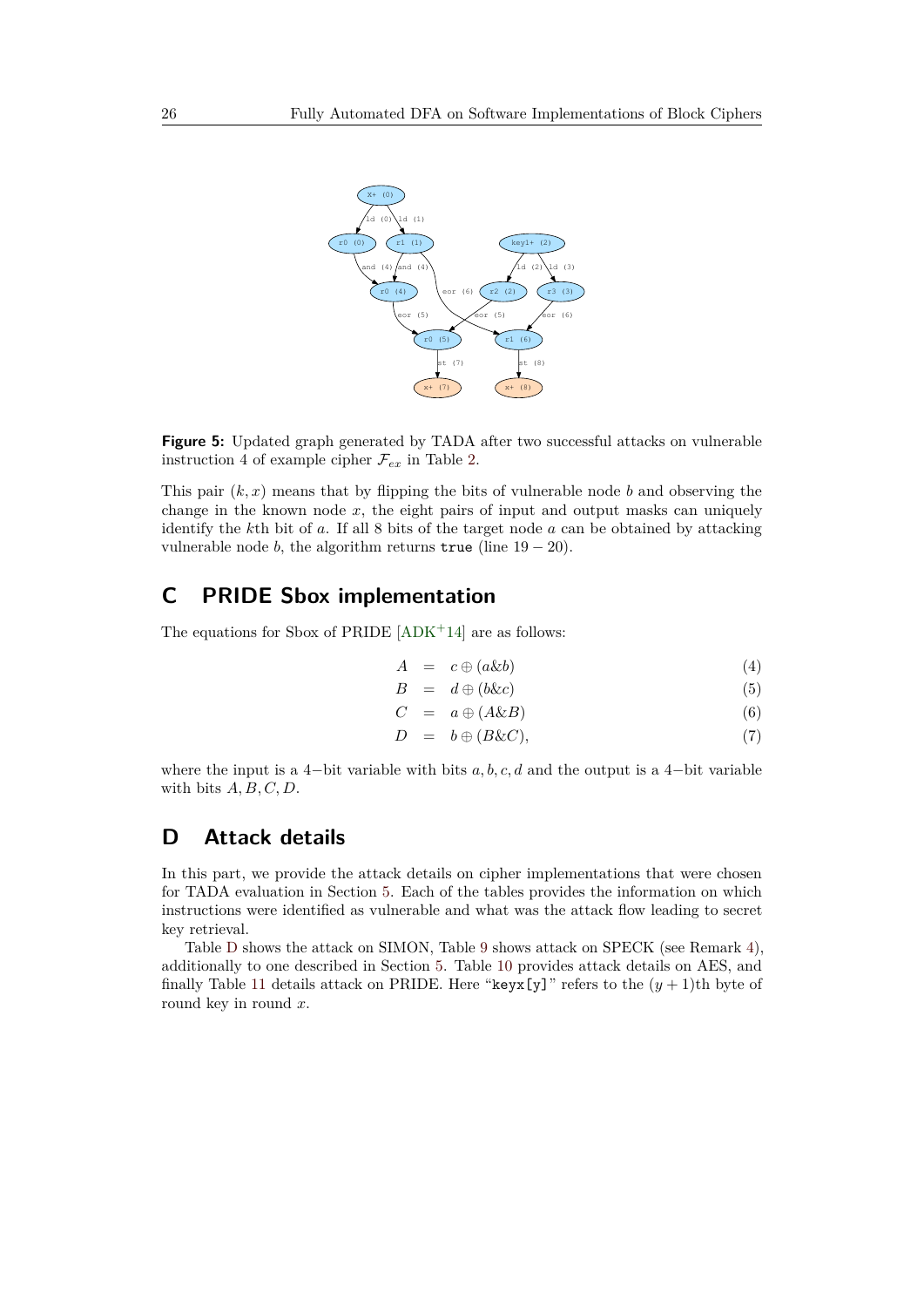**Algorithm 5:** The algorithm for attacking table lookup. **Input :** *ψ*: DFA equations and the equation for fault mask; *b*: vulnerable node; *a*: target node; *S*: the list of knowns nodes in the DFA equations;  $\psi_{\delta}$ : constraint for fault masks as in Equation [\(3\)](#page-24-6). **Output :** boolean: true if *a* can be obtained by attacking *b*. 1 list=  $\{\delta, \Delta\};$ **<sup>2</sup> for** *c: variables in DFA* **do <sup>3</sup> if** *b affects c* **then <sup>4</sup>** list.add(*c*); **<sup>5</sup> for** *x in S* **do**  $\epsilon$  counter = 0; **7 for**  $k = 0, 1, ..., 7$  **do 8**  $\phi := \psi \wedge (\Delta = x \oplus x')$ ; **9** make 8 copies of  $\phi$  w.r.t. list; **10** let  $\phi_i$  denote the *i*th copy of  $\phi$ ; **11**  $\psi := \phi_1 \wedge \phi_2 \wedge \phi_3 \wedge \phi_4 \wedge \phi_5 \wedge \phi_6 \wedge \phi_7 \wedge \phi_8;$ **12** *V* **:= all variables in**  $\psi$ **; <sup>13</sup>** *V*  $' := V \setminus {\delta_1, ..., \delta_8, \Delta_1, ..., \Delta_8};$ **14**  $C_0 := \forall v \in V' : \psi \Rightarrow a[k] = 0;$ **15**  $C_1 := \forall v \in V' : \psi \Rightarrow a[k] = 1;$ **16 if**  $(\psi_{\delta} \wedge (\forall {\Delta_1, ..., \Delta_8}) : C_0 \vee C_1)$  *is satisfiable* **then**  $\mathbf{17}$  | counter++; **18**  $\vert$  **b** save to file  $(k, x)$ ; **<sup>19</sup> if** *counter=8* **then <sup>20</sup> return** true; **<sup>21</sup> return** false;

# <span id="page-26-1"></span><span id="page-26-0"></span>**E Further results from Algorithm [4](#page-19-1)**

This part provides the remaining results obtained by running Algorithm [4](#page-19-1) from Section [6.](#page-18-0) More specifically, Tables [12,](#page-28-1) [13,](#page-28-2) and [14](#page-28-3) provide results for SPECK, SIMON, and PRIDE, respectively.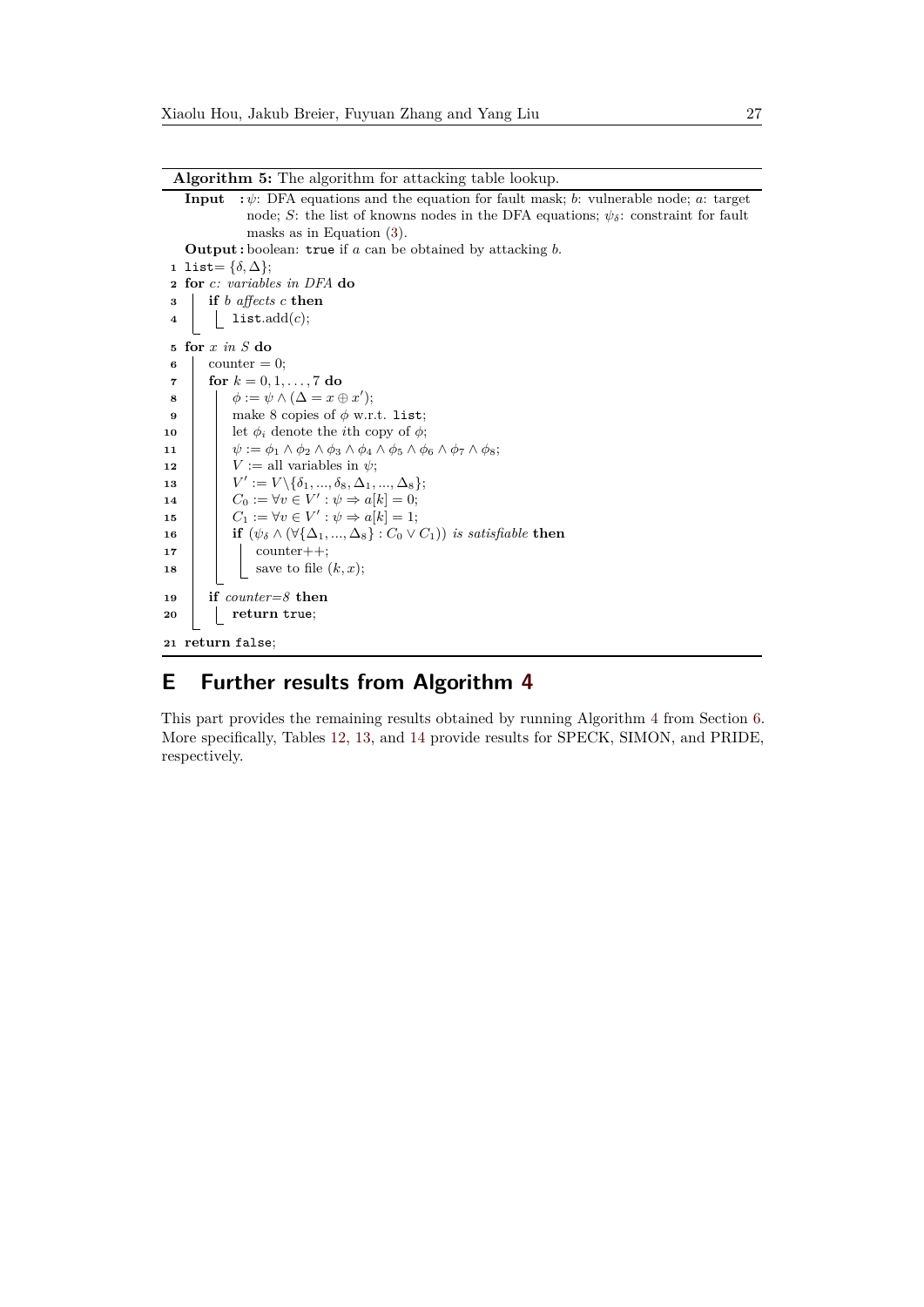| No.  | $#$ of known nodes | key nodes recovered          |                               |
|------|--------------------|------------------------------|-------------------------------|
| 1136 | 73                 |                              |                               |
| 1137 | 83                 |                              |                               |
| 1138 | 92                 |                              |                               |
| 1139 | 106                |                              | tableAttack on SIMON found by |
| 1174 | 115                | key32[3]                     |                               |
| 1175 | 129                | key31[1], key32[0]           |                               |
| 1176 | 142                | key31[2], key32[1]           |                               |
| 1177 | 162                | key31[0], key31[3], key32[2] |                               |

TADA - Each row corresponds to a vulnerable instruction with sequence number "No." such that after the attack on this instruction, the number of known nodes is given by "# of known nodes" and the key nodes that are retrieved are given by the third column.

<span id="page-27-0"></span>**Table 9:** Attack on SPECK found by TADA (considering obtaining 7 bits as successful attack) - Each row corresponds to a vulnerable instruction with sequence number "No." such that after the attack on this instruction, the number of known nodes is given by " $\#$  of known nodes" and the key nodes that are retrieved are given by the third column, in case only 7 bits of the target node are obtained, the brute force complexity is indicated by 1.

| No. | $\#$ of known nodes | key nodes recovered | brute force |
|-----|---------------------|---------------------|-------------|
| 606 | 43                  | key22[0]            |             |
| 607 | 52                  | key22[1]            |             |
| 608 | 63                  | key22[2]            |             |
| 609 | 68                  | key22[3]            |             |
| 578 | 79                  | key21[0]            |             |
| 579 | 88                  | key21[1]            |             |
| 580 | 99                  | key21[2]            |             |
| 581 | 104                 | key21[3]            |             |

<span id="page-27-1"></span>**Table 10:** Attack on AES found by TADA - Each row corresponds to a vulnerable instruction with sequence number "No." such that after the attack on this instruction, the number of known nodes is given by " $#$  of known nodes" and the key nodes that are retrieved are given by the third column.

| Ñο.  | $#$ of known nodes | key nodes recovered |
|------|--------------------|---------------------|
| 1806 | 73                 | key11[0]            |
| 1808 | 77                 | key11[1]            |
| 1810 | 81                 | key11[2]            |
| 1812 | 85                 | key11[3]            |
| 1814 | 91                 | key11[7]            |
| 1816 | 96                 | key11[4]            |
| 1818 | 101                | key11[5]            |
| 1820 | 106                | key11[6]            |
| 1822 | 112                | key11[10]           |
| 1824 | 118                | key11[11]           |
| 1826 | 123                | key11[8]            |
| 1828 | 128                | key11[9]            |
| 1830 | 133                | key11[13]           |
| 1832 | 138                | key11[14]           |
| 1834 | 143                | key11[15]           |
| 1836 | 149                | key11[12]           |